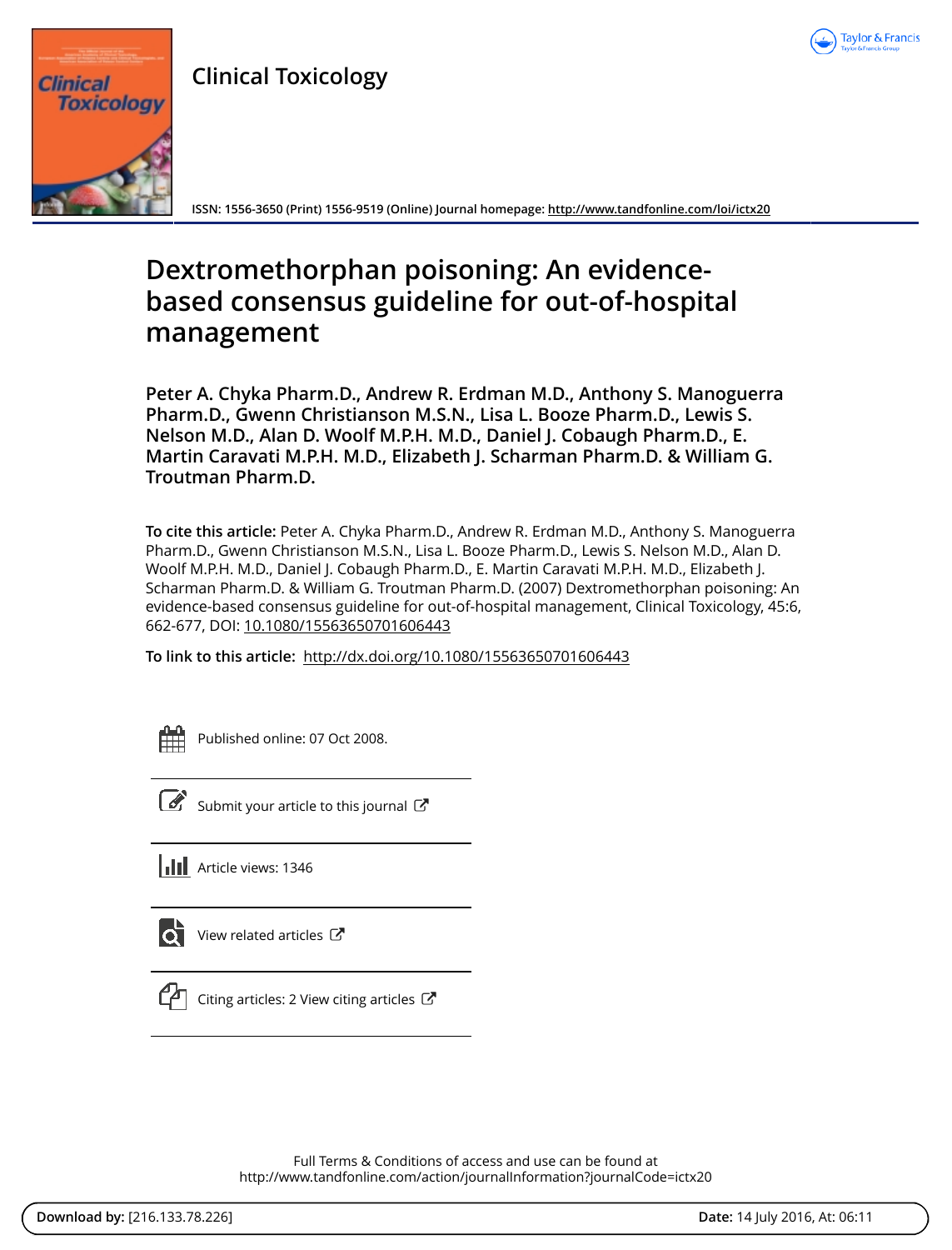PRACTICE GUIDELINE

# Dextromethorphan poisoning: An evidence-based consensus guideline for out-of-hospital management

PETER A. CHYKA, PHARM.D., ANDREW R. ERDMAN, M.D., ANTHONY S. MANOGUERRA, PHARM.D., GWENN CHRISTIANSON, M.S.N., LISA L. BOOZE, PHARM.D., LEWIS S. NELSON, M.D., ALAN D. WOOLF, M.D., M.P.H., DANIEL J. COBAUGH, PHARM.D., E. MARTIN CARAVATI, M.D., M.P.H., ELIZABETH J. SCHARMAN, PHARM.D., and WILLIAM G. TROUTMAN, PHARM.D.

*American Association of Poison Control Centers, Washington, District of Columbia, USA*

The objective of this guideline is to assist poison center personnel in the appropriate out-of-hospital triage and initial out-of-hospital management of patients with a suspected ingestion of dextromethorphan by 1) describing the process by which an ingestion of dextromethorphan might be managed, 2) identifying the key decision elements in managing cases of dextromethorphan ingestion, 3) providing clear and practical recommendations that reflect the current state of knowledge, and 4) identifying needs for research. This guideline applies to the ingestion of dextromethorphan alone. Co-ingestion of additional substances could require different referral and management recommendations depending on the combined toxicities of the substances. This guideline is based on an assessment of current scientific and clinical information. The expert consensus panel recognizes that specific patient care decisions might be at variance with this guideline and are the prerogative of the patient and the health professionals providing care, considering all of the circumstances involved. This guideline does not substitute for clinical judgment. The grade of recommendation is in parentheses. 1) All patients with suicidal intent, intentional abuse, or in cases in which a malicious intent is suspected (e.g., child abuse or neglect) should be referred to an emergency department (Grade D). 2) Patients who exhibit more than mild effects (e.g., infrequent vomiting or somnolence [lightly sedated and arousable with speaking voice or light touch]) after an acute dextromethorphan ingestion should be referred to an emergency department (Grade C). 3) Patients who have ingested 5–7.5 mg/kg should receive poison center-initiated follow-up approximately every 2 hours for up to 4 hours after ingestion. Refer to an emergency department if more than mild symptoms develop (Grade D). 4) Patients who have ingested more than 7.5 mg/kg should be referred to an emergency department for evaluation (Grade C). 5) If the patient is taking other medications likely to interact with dextromethorphan and cause serotonin syndrome, such as monoamine oxidase inhibitors or selective serotonin reuptake inhibitors, poison center-initiated follow-up every 2 hours for 8 hours is recommended (Grade D). 6) Patients who are asymptomatic and more than 4 hours have elapsed since the time of ingestion can be observed at home (Grade C). 7) Do not induce emesis (Grade D). 8) Do not use activated charcoal at home. Activated charcoal can be administered to asymptomatic patients who have ingested overdoses of dextromethorphan within the preceding hour. Its administration, if available, should only be carried out by health professionals and only if no contraindications are present. Do not delay transportation in order to administer activated charcoal (Grade D). 9) For patients who have ingested dextromethorphan and are sedated or comatose, naloxone, in the usual doses for treatment of opioid overdose, can be considered for prehospital administration, particularly if the patient has respiratory depression (Grade C). 10) Use intravenous benzodiazepines for seizures and benzodiazepines and external cooling measures for hyperthermia (>104°F, >40°C) for serotonin syndrome. This should be done in consultation with and authorized by EMS medical direction, by a written treatment protocol or policy, or with direct medical oversight (Grade C). 11) Carefully ascertain by history whether other drugs, such as acetaminophen, were involved in the incident and assess the risk for toxicity or for a drug interaction.

**Keywords** Dextromethorphan/poisoning; Poison control centers/standards; Practice guidelines

# **Introduction**

#### *Scope of the problem and importance of the guideline*

Dextromethorphan was approved by the US Food and Drug Administration in 1958 as a nonprescription drug to suppress cough and is now marketed throughout the world. Poisoning with dextromethorphan can follow the unintentional ingestion of a single large dose or it can follow chronic use of

Received 24 May 2007; accepted 24 May 2007.

Guidelines for the Management of Poisoning supported in full by Cooperative Agreement 8 U4BHS00084 between the American Association of Poison Control Centers and the Health Resources and Services Administration, Department of Health and Human Services.

Address correspondence to American Association of Poison Control Centers, 3201 New Mexico Avenue NW, Suite 330, Washington, DC 20016, USA. E-mail: info@aapcc.org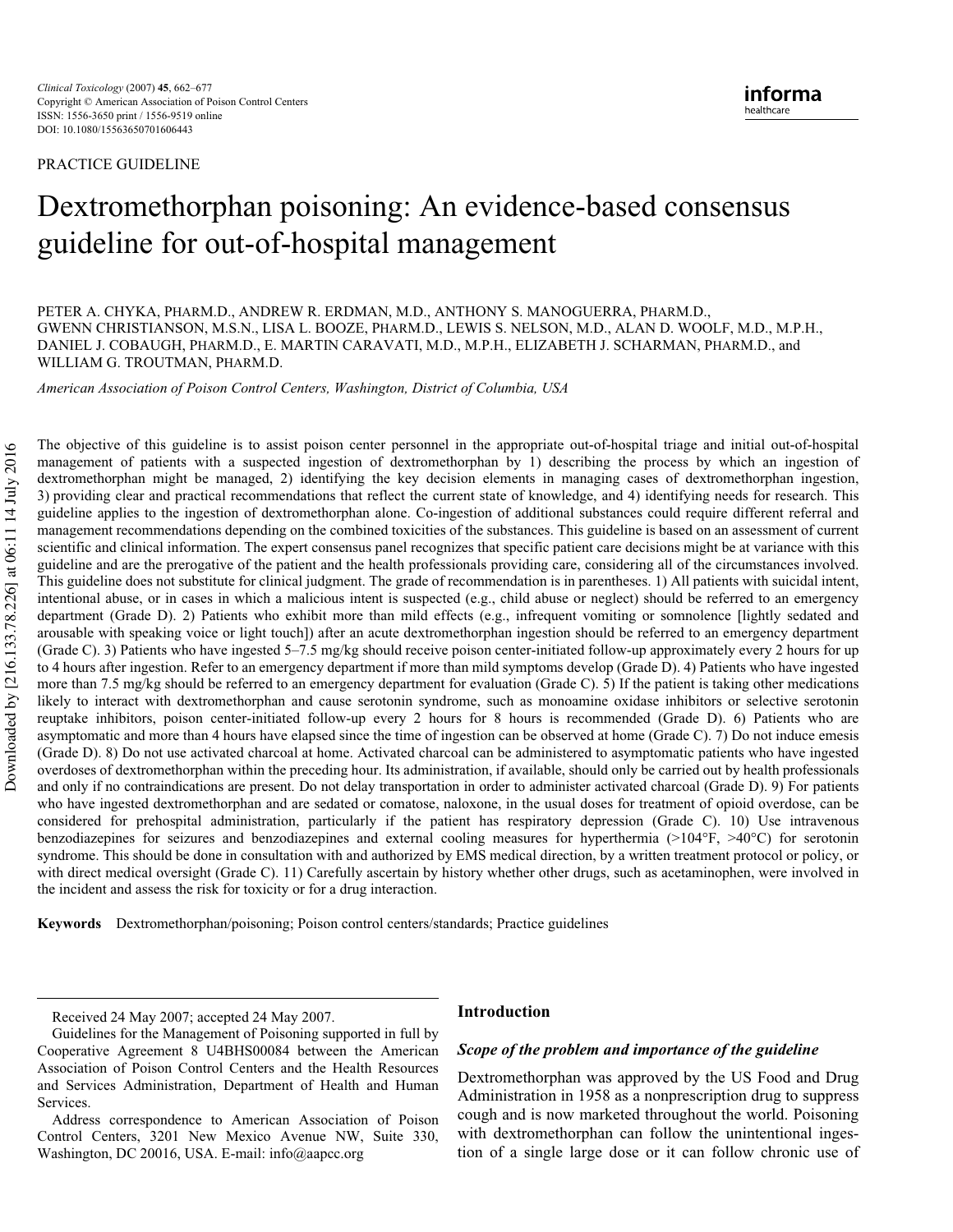supratherapeutic doses. Dextromethorphan is also used as a substance of abuse or a means to attempt suicide. Based on a report from the Drug Abuse Warning Network of US emergency departments, 12,584 people sought emergency treatment in 2004 for dextromethorphan-related problems, representing 0.7% of all drug-related visits. The reasons for the dextromethorphan-related emergency department visits involved non-medical use (abuse) in 5,581 patients (44.3%), adverse effects from therapeutic use in 3,810 (30.3%), attempted suicide in 1,770 (14.1%), and unintentional ingestion in 1,423 (11.3%). Patients aged 12–20 years accounted for nearly one-half (48%) of all the visits resulting from the abuse of dextromethorphan. For unintentional ingestions, 94% of patients were under 12 years of age (1).

The problem of dextromethorphan abuse and poisoning has been sporadic since its introduction on the market, but it appears to be increasing (2,3). According to the Toxic Exposure Surveillance System (TESS) of the American Association of Poison Control Centers, the number of cases involving dextromethorphan abuse or misuse by teenagers reported to poison centers in the US tripled between 2000 and 2003 (4). A national survey of 50,000 high school students in 2006 found that 4, 5, and 7% of 8th, 10th, and 12th graders, respectively, claimed dextromethorphan abuse during the previous year (5). Websites developed by organizations such as the Partnership for a Drug-Free America (www.drugfree.org) strive to raise awareness of the risks of dextromethorphan abuse. Alternatively, websites that promote abuse of dextromethorphan have also proliferated (6).

During 1999–2004, US poison control centers managed 15,543 cases of dextromethorphan abuse as a single substance. In a subset analysis of 1,382 of these cases by the California Poison Control System, the annual frequency of cases increased 10-fold over this 6-year period. Adolescents (9–17 years of age) were involved in 74.5% of cases. The outcomes were mild in 46%, moderate in 41.8% and severe in 0.5% of the cases. There were no deaths reported, and the outcomes were reported as asymptomatic or unknown in 11.6%. A co-ingestant was involved in five of the seven cases with major effects. In this series, 17 patients claimed concurrent acetaminophen ingestion, but 26 patients had confirmed acetaminophen serum concentrations and 16 received acetylcysteine as therapy for acetaminophen poisoning (7). During 2000–2005, US poison control centers managed 28,227 ingestions of dextromethorphan as a single substance in children under 6 years of age. Of these, 2564 (9.1%) children were evaluated at healthcare facilities and 25,663 (90.9%) were managed elsewhere, typically at home. Since follow-up after initial contact with the poison center was not conducted in 18,631 cases (65%), the outcomes of these cases can not be characterized. The increasing rate of abuse and misuse of dextromethorphan and the frequent unintentional ingestion of dextromethorphan by children makes this a substance of concern for poison center personnel.

# *Background on dextromethorphan*

Dextromethorphan is the d-isomer of levorphanol, an opioid related to codeine. Its antitussive activity is based on its action on σ-opioid receptors without significant affinity for the  $\mu$  and  $\delta$  receptors, which are responsible for analgesic and CNS depressant effects. Dextromethorphan is metabolized in part by CYP2D6; 85% of Americans are rapid metabolizers due to genetic polymorphism. Dextrorphan, an active metabolite of dextromethorphan, antagonizes the actions of excitatory amino acids on N*-*methyl-d-aspartate (NMDA) receptors as do phencyclidine and ketamine. This action could account for the dissociative effects (e.g., dysphoria, hallucinations, agitation, sedation) experienced by those who abuse large doses of dextromethorphan. Rapid metabolizers might be more likely to achieve the dissociative effects at lower doses. Antagonism of NDMA receptors by dextromethorphan and metabolites might also be responsible for the adrenergic effects (e.g., hypertension, tachycardia, diaphoresis) sometimes observed with large doses of dextromethorphan as a result of inhibition of catecholamine reuptake. Dextromethorphan also binds to serotonergic receptors, which could contribute to its abuse potential and risk for serotonin syndrome.  $(4,6,8,9)$ .

There are approximately 140 prescription and nonprescription drug products that contain dextromethorphan in combination with other active ingredients such as acetaminophen, antihistamines, decongestants, topical anesthetics, guaifenesin, promethazine, and ethanol. Several products contain only dextromethorphan as the active ingredient (Table 1). Typical amounts of dextromethorphan hydrobromide (HBr) in various products include: liquids, 3.3–15 mg/5 mL; tablets and capsules, 10–30 mg; extended-release tablets, 30–60 mg; lozenges, 2.5–7.5 mg; and powders, 20–30 mg. Dextromethorphan-containing sprays, rapidly dissolving oral strips, and solids intended to dissolve in beverages are also available. Most formulations contain dextromethorphan HBr, but some combination products contain dextromethorphan tannate, which is equivalent to 58% of dextromethorphan HBr (multiply the tannate dose by 0.6 for an approximate equivalent dose of dextromethorphan HBr) (10). The concentration and dosage for the extended-release oral polistirex suspension are expressed as dextromethorphan HBr. Dextromethorphan powder is available through the Internet and by home laboratory extraction from pharmaceutical products (3,6,11). Five deaths in the US have been attributed to dextromethorphan powder sold over the Internet (12).

Pharmacokinetic studies indicate that the time to achieve peak serum concentrations (2–3 hours) and serum elimination half-lives (approximately 3 hours) with a liquid, tablet, or extended-release suspension of dextromethorphan are similar. In a study of eight adults given dextromethorphan HBr 60 mg as syrup and tablets, the median (range) times to achieve peak serum concentrations were  $2(1-2)$  and  $3(1.5-4)$  hours, respectively. The serum half-lives (mean  $\pm$  SD) for the syrup and tablet formulations were  $3.3 \pm 0.63$  and  $2.7 \pm 0.77$  hours,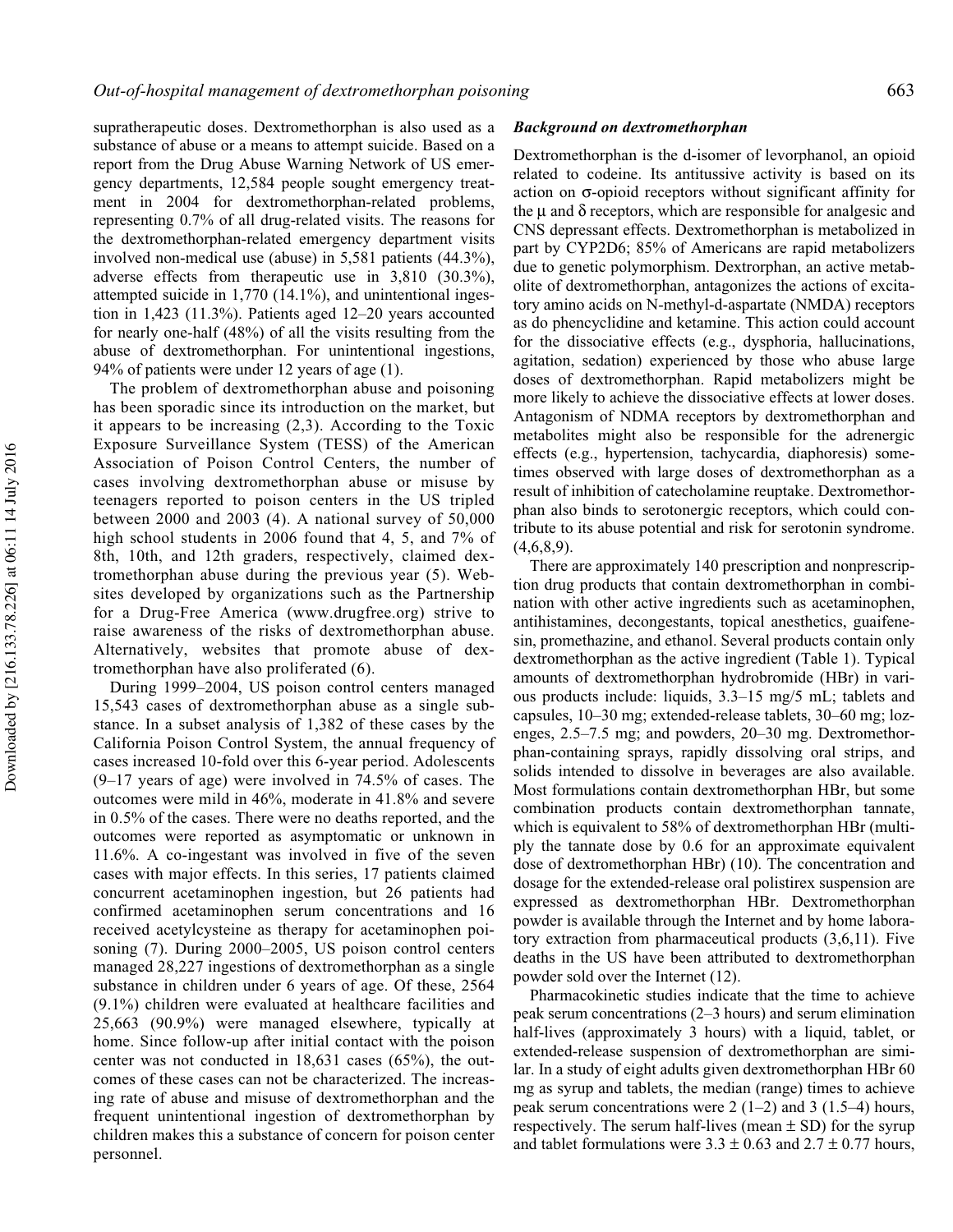| <b>Table 1.</b> Recommended therapeutic doses and maximum daily doses of dextromethorphan (86) |  |  |
|------------------------------------------------------------------------------------------------|--|--|
|                                                                                                |  |  |

| Formulation (selected trade names)                                          | $2-6$ years of age                             | $6-12$ years of age                             | 12 years of age and<br>older                    |
|-----------------------------------------------------------------------------|------------------------------------------------|-------------------------------------------------|-------------------------------------------------|
| Dextromethorphan HBr syrup                                                  | 3.5 mg every 4 hr or                           | 7.5 mg every 4 hr or                            | $30 \text{ mg}$ every 6–8 hr                    |
| (Benylin, Robitussin, Vicks 44<br>Cough Relief, Pertussin CS)               | 7.5 mg every $6-8$ hr<br>$(30 \text{ mg/day})$ | 15 mg every $6-8$ hr<br>$(60 \text{ mg/day})$   | $(120 \text{ mg/day})$                          |
| Dextromethorphan HBr lozenges<br>(Hold DM, Trocal)                          | 5 mg every 4 hr<br>$(30 \text{ mg/day})$       | $5-15$ mg every 2-6 hr<br>$(60 \text{ mg/day})$ | $5-15$ mg every 2-4 hr<br>$(90 \text{ mg day})$ |
| Dextromethorphan polistirex<br>extended-release oral suspension<br>(Delsym) | 15 mg every 12 hr<br>$(30 \text{ mg/day})$     | $30$ mg every $2-6$ hr<br>$(60 \text{ mg/day})$ | 60 mg every 12 hr<br>$(120 \text{ mg/day})$     |

respectively (13). An extended-release oral polistirex suspension (Delsym) delivers dextromethorphan from an ionexchange complex over a period of 9–12 hours. As reported in a study of six adults given 60 mg dextromethorphan HBr equivalent doses of the polistirex suspension, the time to achieve peak plasma concentrations  $(3.7 \pm 0.82$  hours) and elimination half-life  $(3.02 \pm 0.83$  hours) were not clinically different from those reported for immediate-release tablets or syrup (14). The serum half-life could vary if the person is a fast or slow metabolizer, irrespective of the dosage form.

Following an acute ingestion of a large amount of dextromethorphan, central nervous system effects are prevalent and include stupor, ataxia, nystagmus, hyperexcitability, dystonia, coma, and toxic psychosis. Some cases have exhibited respiratory depression, tachycardia, hypertension, and diaphoresis (15). The ingestion of large amounts of liquid preparations of dextromethorphan often causes nausea and vomiting due to the syrup base or ethanol content (up to 25% ethanol in some products). Some of the effects attributed to dextromethorphan might be caused or exacerbated by concomitant ingestion of sympathomimetics (e.g., pseudoephedrine, phenylephrine), antihistamines (e.g., diphenhydramine, brompheniramine), or ethanol found in combination products. Cases of long-term dextromethorphan abuse have exhibited tolerance, dependence, and physical withdrawal symptoms (e.g., vomiting, night sweats, myalgia, diarrhea, feeling cold, restlessness) beginning approximately 3 days after dextromethorphan discontinuation (16).

Dextromethorphan has also been associated with the development of the serotonin syndrome, which manifests as autonomic instability, altered mental status, seizures, extrapyramidal syndrome including muscle rigidity, hyperthermia, and, rarely, death. Serotonin syndrome appears to be due, in large part, to excessive stimulation of the  $5-HT<sub>2A</sub>$  subtype of central nervous system serotonin receptors. Typically, these cases involve patients who use multiple serotonergic agents or who take large amounts of a single serotonergic agent. Drug interactions are also commonly implicated in serotonin syndrome. Drugs that might interact with dextromethorphan to cause serotonin syndrome include selective serotonin reuptake inhibitors, tricyclic antidepressants,

monoamine oxidase inhibitors, meperidine, lithium, clonazepam, methylenedioxy-methamphetamine (MDMA, Ecstasy), and the dietary supplements tryptophan and St. John's wort (17).

Dextromethorphan is in FDA pregnancy category C. It is generally considered to be safe to use during pregnancy in recommended doses and is commonly used by pregnant women (18,19).

The effectiveness of dextromethorphan for relief of cough or cold symptoms has been questioned to the extent that its use has been discouraged by some organizations (20–23). A 2007 report by the Centers for Disease Control and Prevention described three infants aged 1–6 months whose deaths were attributed to the use of cough and cold products. Two of the infants had measurable concentrations of dextromethorphan in their sera, but its role in their deaths was not stated. Based on these cases and other literature, the authors of the CDC report concluded that "the dosages at which cough and cold medications can cause illness or death in children aged under 2 years are not known." They went on to advise that "because of the risks for toxicity, absence of dosing recommendations, and limited published evidence of effectiveness of these medications in children aged under 2 years, parents and other caregivers should not administer cough and cold medications to children in this age group without first consulting a health-care provider and should follow the provider's instructions precisely." (24)

# *Definition of terms*

For the purpose of this guideline, two age groups were defined as either children less than 6 years of age or older children and adults. The older age group is more likely to attempt self-harm, engage in dextromethorphan abuse, and to conceal an ingestion. To be consistent with TESS definitions, acute ingestions are defined as those occurring over a period of up to 8 hours and chronic ingestions are those that occur over a period of more than 8 hours. Acute-on-chronic ingestion is an acute ingestion by a patient who has already been exposed to dextromethorphan for more than 8 hours (25).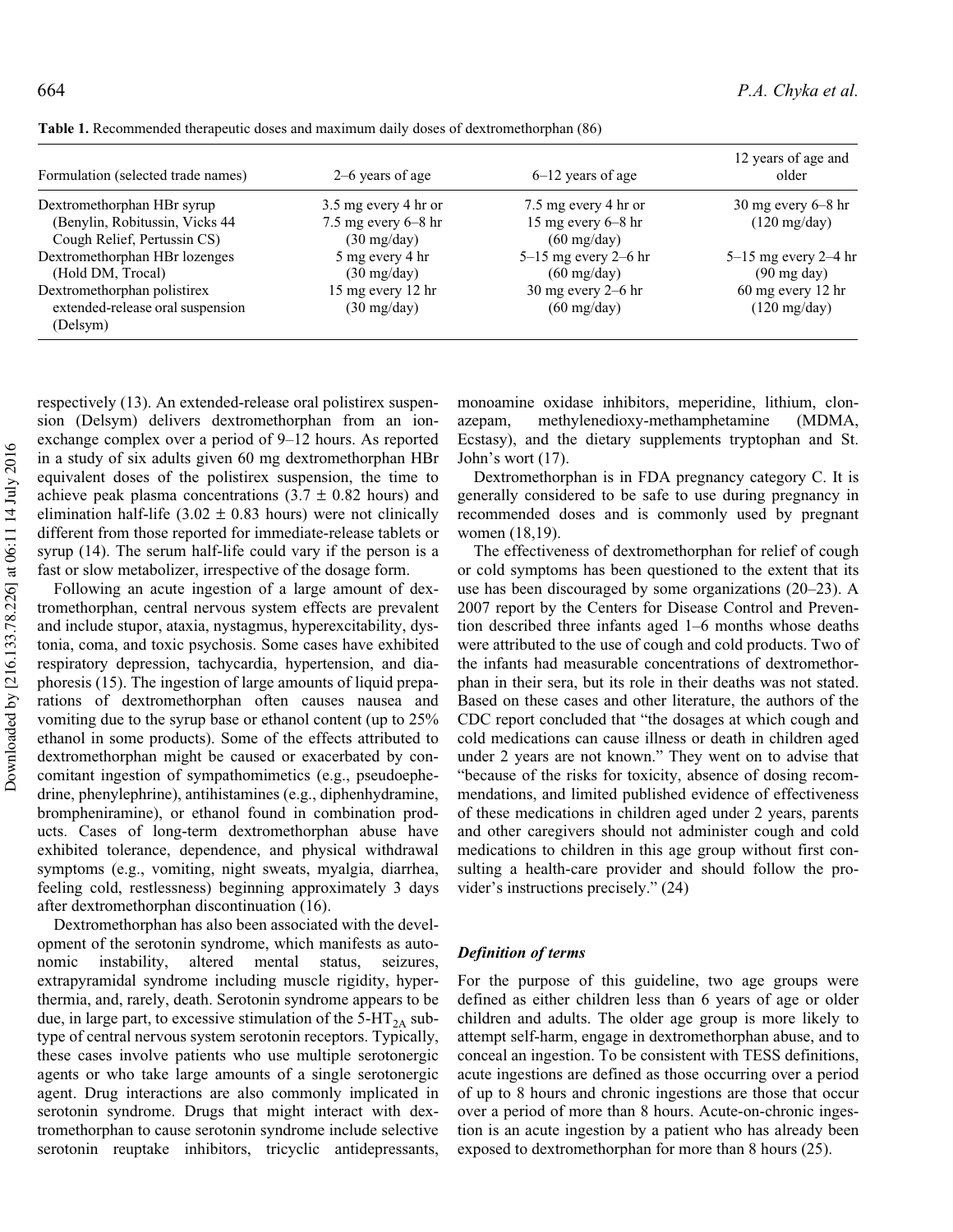The following definitions for clinical effects are used throughout the guideline and are adapted from those used by TESS. Mild adverse or toxic effects are defined as those not requiring specific treatment or hospital admission and are generally limited to vomiting and somnolence (lightly sedated and arousable with speaking voice or light touch). Moderate effects are defined as those requiring treatment or admission to a hospital for observation and include vital sign abnormalities (particularly mild hyperthermia) agitation, lethargy (sedated but arousable with more than speaking voice or with irritating stimuli), movement disorders, hallucinations and those classified by the reporting article as "moderate" by TESS criteria, or serious enough to warrant discontinuation of medication in clinical trials. Severe effects are defined as those that appear to have been lifethreatening (e.g., severe hyperthermia or rigidity, coma [requiring painful stimuli to arouse or unarousable] or sedation requiring intubation, seizures, respiratory depression, hypotension), or which were classified in the article as "severe" by TESS criteria. The severity of serotonin syndrome can be similarly categorized (17). Assessments of severity required the medical judgment of the reviewer in some cases.

### *Intended users of this guideline*

The intended users of this guideline are personnel in US poison control centers. This guideline has been developed for the conditions prevalent in the US. While the toxicity of dextromethorphan is not expected to vary in a clinically significant manner in other nations, the out-of-hospital conditions could be much different. This guideline should not be extrapolated to other settings unless it has been determined that the conditions assumed in this guideline are present.

### *Objective of this Guideline*

The objective of this guideline is to assist poison center personnel in the appropriate out-of-hospital triage and outof-hospital management of patients with suspected ingestions of dextromethorphan by 1) describing the process by which an ingestion of dextromethorphan might be managed, 2) identifying the key decision elements in managing cases of dextromethorphan ingestion, 3) providing clear and practical recommendations that reflect the current state of knowledge, and 4) identifying needs for research.

This guideline applies to the ingestion of dextromethorphan alone. Co-ingestion of additional substances could require different referral and management recommendations depending on the combined toxicities of the substances. This review focuses on the ingestion of more than a single therapeutic dose and the effects of overdoses. Although therapeutic doses of dextromethorphan can cause adverse effects in adults and children, some idiosyncratic and some dosedependent, these cases are not considered here.

This guideline is based on an assessment of current scientific and clinical information. The expert consensus panel recognizes that specific patient care decisions might be at variance with this guideline and are the prerogative of the patient and the health professionals providing care, considering all of the circumstances involved. This guideline does not substitute for clinical judgment.

# **Methodology**

The methodology used for the preparation of this guideline was developed after reviewing the key elements of practice guidelines (26, 27). An expert consensus panel was established to develop the guideline (Appendix 1). The American Association of Poison Control Centers (AAPCC), the American Academy of Clinical Toxicology (AACT), and the American College of Medical Toxicology (ACMT) appointed members of their organizations to serve as panel members. To serve on the expert consensus panel, an individual had to have an exceptional record in clinical care and scientific research in toxicology, board certification as a clinical or medical toxicologist, significant US poison control center experience, and be an opinion leader with broad esteem. Two specialists in poison information were included as full panel members to provide the viewpoint of the end-users of the guideline.

#### *Search strategy*

Literature searches for relevant articles were performed by a single investigator. The National Library of Medicine's PubMed database was searched through March 2006 using dextromethorphan as a MeSH term with the subheadings poisoning or toxicity, limited to humans. The PubMed database was further searched using dextromethorphan as a textword (title, abstract, MeSH term, CAS registry) plus either poison\* or overdos\* or intox\* or toxic\*, limited to humans. This process was repeated in International Pharmaceutical Abstracts (1970–March 2006, excluding abstracts of meeting presentations), Science Citation Index (1977–March 2006), Database of Abstracts of Reviews of Effects (accessed March 2006), Cochrane Database of Systematic Reviews (accessed March 2006), and Cochrane Central Register of Controlled Trials (accessed March 2006). Reactions (1980–March 2006), the dextromethorphan poisoning management in Poisindex, and the bibliographies of recovered articles were reviewed to identify previously undiscovered articles. Furthermore, abstracts from the North American Congress of Clinical Toxicology published in the Journal of Toxicology Clinical Toxicology (1995–2004) and Clinical Toxicology (2005) were reviewed for original human data.

Six major toxicology textbooks were reviewed for recommendations on the management of dextromethorphan poisonings and for citations of additional articles with original human data in the chapter bibliographies. All US poison control centers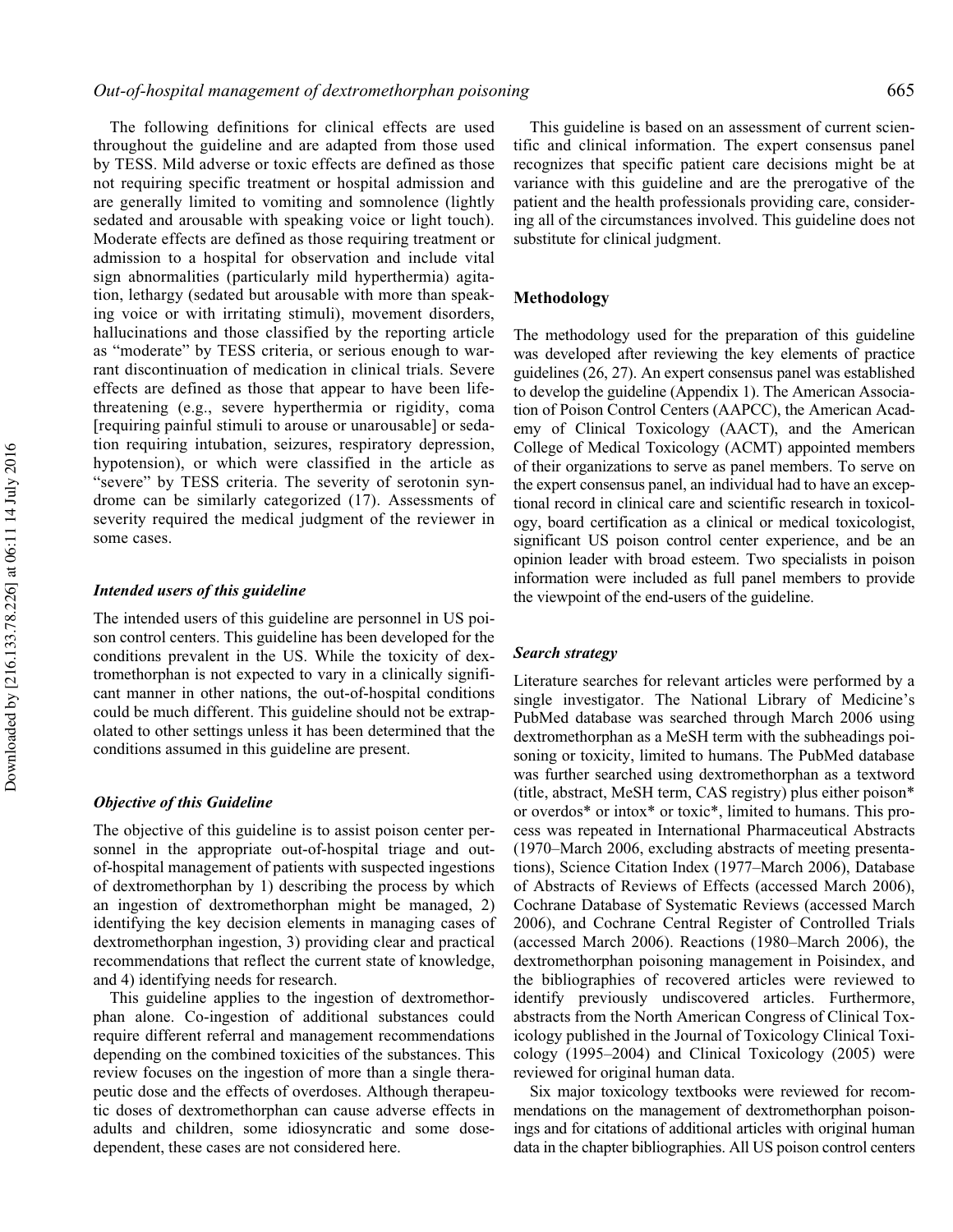were surveyed in 2006 to ascertain their out-of-hospital management and triage practices for dextromethorphan poisonings.

#### *Criteria used to identify applicable studies*

The recovered citations were entered into an EndNote library and duplicate entries were eliminated. The abstracts of these articles were reviewed, searching specifically for those that dealt with estimations of doses with or without subsequent signs or symptoms of toxicity and management techniques that might be suitable for out-of-hospital use (e.g., gastrointestinal decontamination). Articles that did not meet either of the preceding criteria, did not add new data (e.g., reviews, editorials), or that exclusively described inpatientonly procedures (e.g., dialysis) were excluded.

# *Data extraction process*

All articles that were retrieved from the original search were reviewed by a trained physician abstractor (second author). The articles were reviewed for original human data regarding the toxic effects of dextromethorphan or data directly relevant to the out-of-hospital management of patients with dextromethorphan toxicity or overdose. Relevant data (e.g., dose, effects, time of onset of effects, therapeutic interventions or decontamination measures provided, efficacy or results of any interventions, and overall patient outcome) were compiled into a table and a brief description of each article was written. This evidence table is available at http://www.aapcc.org/DiscGuidelines/DM%20evidence%20table%202006-8-8.pdf. The table of all abstracted articles was then forwarded to the panel members for review and consideration in developing the guideline. Attempts were made to locate foreign language articles and have their crucial information extracted, translated, and tabulated. A written summary of the data was created and distributed by the abstractor. Copies of all of the abstracted articles were made available for reading by the panel members on a secure AAPCC website.

#### *Criteria used to assign levels of evidence*

The articles were assigned level-of-evidence scores based on the Grades of Recommendation table developed by the Centre for Evidence-Based Medicine at Oxford University (Appendix 2). Single case reports and case series were classified as level 4.

#### *Guideline writing and review*

A guideline draft was prepared by the lead author (listed first). The draft was submitted to the expert consensus panel for comment. Using a modified Delphi process, comments from the panel members were collected, anonymously copied into a table of comments, and submitted to the lead author for response. The lead author responded to each comment in the table and, when

appropriate, the guideline draft was modified to incorporate changes suggested by the panel. The revised guideline draft was again reviewed by the panel and, if there was no strong objection by any panelist to any of the changes made by the lead author, the draft was prepared for the external review process. External review of the second draft was conducted by distributing it electronically to AAPCC, AACT, and ACMT members and the secondary review panel. The secondary review panel consisted of representatives from the federal government, public health, emergency services, pediatrics, pharmacy practice, and consumer organizations (Appendix 3). Comments were submitted via a discussion thread on the AAPCC web site or privately through e-mail communication to AAPCC staff. All submitted comments were rendered anonymous, copied into a table of comments, and reviewed by the expert consensus panel and the lead author. The lead author responded to each comment in the table and his responses and subsequent changes in the guideline were reviewed and accepted by the panel.

# *Estimation of dose*

The estimation of dose is based largely on the patient's history and the type of product. If precise data for the ingestion are unknown or unclear (package size, unit size, number of units ingested), poison centers often utilize a method in which the maximum potential dose is calculated. For example, if the actual dose ingested cannot be ascertained, the amount of the drug product that is missing from the container is multiplied by the concentration of the formulation.

When the mg/kg dose or a patient's weight was not included in an article, the mg/kg dose was estimated by the use of growth charts up to 20 years of age (28). The 95th percentile weight was used for a particular age and sex. When the sex of the patient was not stated, the weight for males was used. This approach errs on the side of estimating a lower mg/kg dose. Estimated mg/kg doses are italicized throughout the guideline whenever they are presented.

#### *Time since ingestion*

Ascertaining the time since ingestion is useful in evaluating the potential for toxicity and determining the need for healthcare facility referral and the duration of observation there. Once the time of peak effect has passed, an asymptomatic patient with an unintentional ingestion might not require referral to a healthcare facility solely based on a dose that exceeded a threshold dose.

# **Evaluation of evidence**

# *Poison control centers*

The expert consensus panel solicited referral and management guidelines for dextromethorphan from all US poison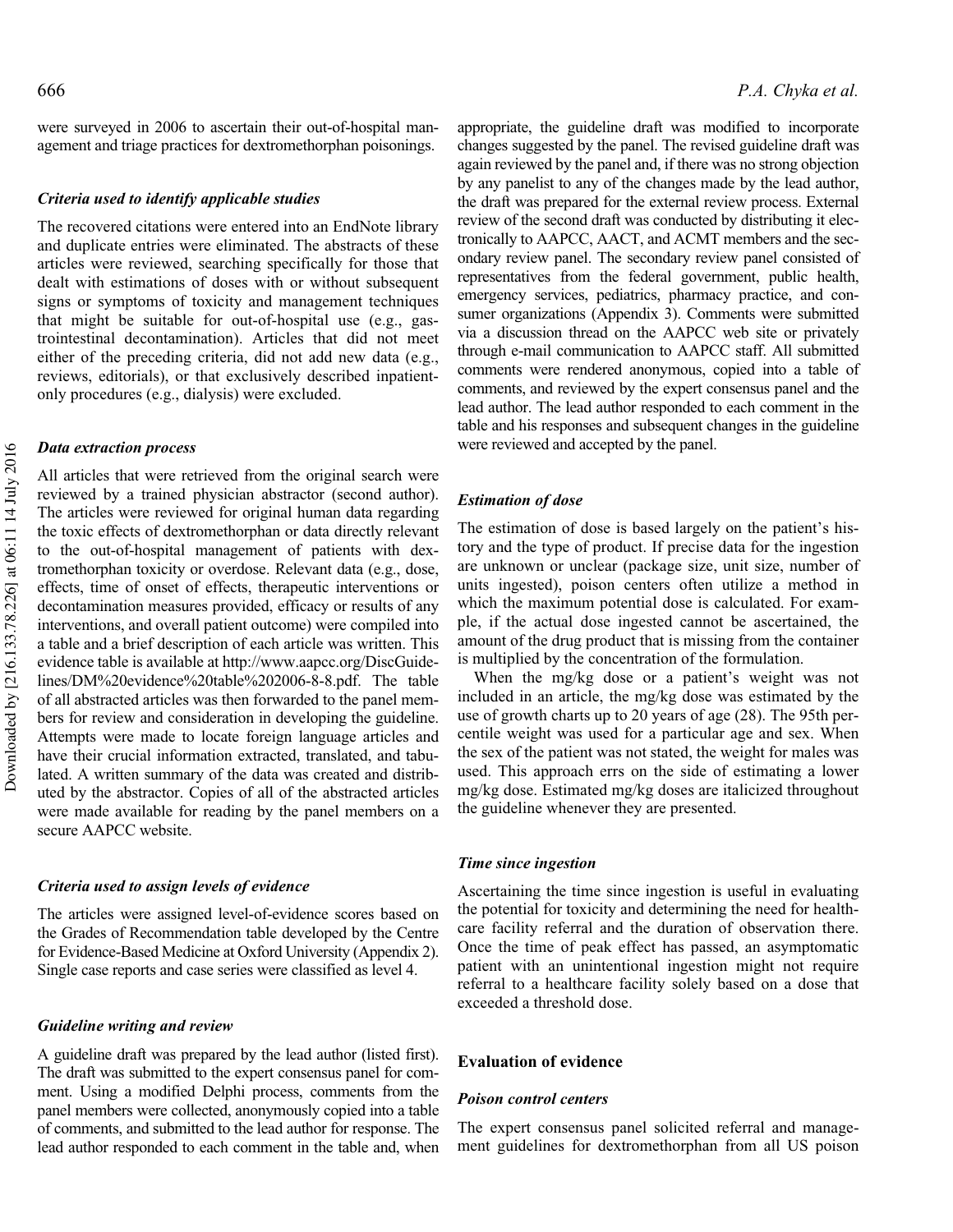centers in 2006 and received documents from 12 poison centers. Five other centers indicated that they did not have written guidelines for dextromethorphan poisoning. The remaining centers did not respond to the request. Of the 11 centers reporting doses for emergency department referral, nine used 10 mg/kg or more, another used 15 mg/kg or more, and one used more than 180 mg. All nine centers that reported doses at which a patient could remain at home listed less than 10 mg/kg. Three centers that submitted guidelines limited the application of the dose thresholds to patients less than 6 years of age. None listed references for the source of the referral dose. Since all 12 centers submitting guidelines did not state their practices for all elements examined, the totals vary.

# *Review of textbooks*

The review of dextromethorphan poisoning in toxicology textbooks revealed that five provided no information on referral dose, toxic dose, time of onset, or prehospital care (29–33). One indicated that symptoms usually occur with ingestions in excess of 10 mg/kg and that toxicity is highly variable (34). Naloxone was mentioned by two textbooks as potentially useful for dextromethorphan toxicity (33,34). Three books did not address dextromethorphan toxicity (29,30,31).

# *Review of poisindex*

Poisindex, a computerized toxicology reference used by poison control centers, did not provide specific recommendations regarding doses at which emergency department referral is recommended for adolescents or adults. According to Poisindex, children who ingest less than 10 mg/kg of regular dextromethorphan can be managed at home, but a reference for this dose was not cited. It also stated "it has been recommended that all children who are symptomatic and have ingested a long-acting dextromethorphan preparation be referred to a health care facility for evaluation." For adults, it stated that 960 mg per day has been tolerated with minor adverse effects and the ingestion of 720 mg over 36 hours led to coma in one case. It went on to state "acute dextromethorphan overdosage probably will not result in severe signs and symptoms of intoxication unless massive amounts have been ingested" and "long-acting preparations and combination products may have greater potential for toxicity in children." (15) These statements were neither referenced nor qualified by age or dose.

#### *Review of the literature*

Overall, there were few articles specifically addressing either out-of-hospital or in-hospital management of dextromethorphan ingestions. Evidence regarding dose, toxicity, and time of onset is primarily limited to case reports and case series (level 4). The literature search did not identify any level 1 article specifically investigating a toxic threshold dose or time to onset of effects of dextromethorphan.

#### *Dose resulting in toxicity*

#### *Acute ingestions in patients less than 6 years of age*

There was one article (level 2b) in which single doses of dextromethorphan were prospectively given to patients under 6 years of age and associated with subsequent mild toxicity. Doses of 7.5–30 mg dextromethorphan syrup (0.35–0.94 mg/kg), given to 33 children aged 2–17 years with upper respiratory illnesses resulted in a few reports of mild adverse effects (6 hyperactivity, 2 nausea or stomachache, 3 insomnia, 1 dizziness, 1 nervousness) (35).

One abstract (level 6) described three children, aged 1 month to 4 years, in whom doses of 5–21 mg/kg (combination or extended-release products) resulted in one or more symptoms (lethargy, coma, nystagmus, mydriasis, ataxia, and dystonia) in all patients ranging from moderate to severe (36).

Another abstract (level 6) described five children aged 2–4 years who ingested unstated doses of extended-release dextromethorphan polistirex suspension. They exhibited one or more symptoms of urticaria, restlessness, lethargy, nystagmus, ataxia, tachycardia, and blood pressure elevation. Two patients were admitted to an intensive care unit for unstated reasons. One patient received naloxone 3.6 mg, which resulted in "incomplete clearing of lethargy." Severity of the five cases ranged from mild to severe in the authors' estimation (37).

There were also seven level 4 articles (Table 2) with individual dose and effect information (38–44). In one case, a 3-month-old infant died soon after receiving 0.6–1.2 mL of Children's Tylenol Plus Cough and Cold (in 0.8 mL: acetaminophen 80 mg, dextromethorphan HBr 2.5 mg, pseudoephedrine HCl 7.5 mg); the duration of dosing was unclear and the exact cause of death was uncertain (41). In another instance, a 10-month-old was found unresponsive and eventually died after being given 10 mL of an unspecified dextromethorphan-containing cough and cold product for an unknown duration (38). A 20-month-old boy developed moderate toxicity (mydriasis, blank stare, hypertonia, hypotonia) after the ingestion of 150 mg (11.5 mg/kg) of an unspecified dextromethorphan product (39).

# *Acute ingestions in patients 6 years of age and older*

There was one article reviewed (level 2b) in which single doses of dextromethorphan were prospectively given to patients older than 6 years of age (range 2–17 years) and associated with subsequent mild toxicity. This article was described above (35). There were also three case series (level 4) and one abstract (level 6) of a retrospective case review (45–48). Since all of these articles reported dextromethorphan doses and durations, patient ages, and subsequent effects as ranges or percentages, it was impossible to determine which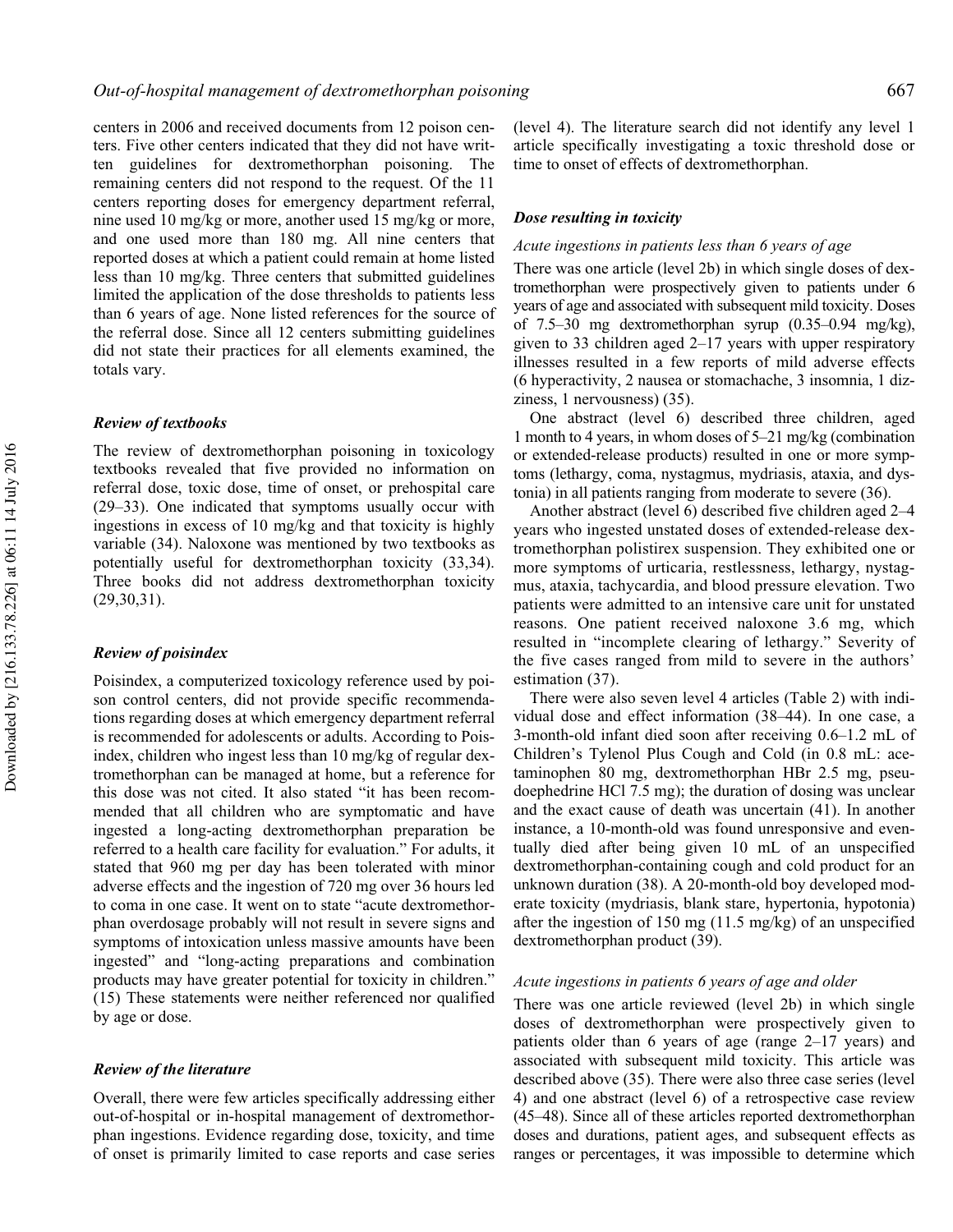**Table 2.** Acute dextromethorphan poisonings with dose information in patients less than 6 years of age

| Dose(mg)                 | Age $(yr)$     | Factors* | Outcome: Reported effects                                                                                            | Onset $(hr)$ <sup>T</sup> | Ref. (LOE) |
|--------------------------|----------------|----------|----------------------------------------------------------------------------------------------------------------------|---------------------------|------------|
| severe symptoms          |                |          | A case series of three children, aged 1 month to 4 years, who ingested doses of 5–21 mg/kg and exhibited moderate to |                           | 36(6)      |
| $150(12 \text{ mg/kg})$  |                | NR       | Moderate: Disorientation, ocular<br>deviation, hypertonia-hypotonia                                                  | NR                        | 39(4)      |
| $270 (15 \text{ mg/kg})$ |                | NR       | Moderate: Lethargy, ataxia, nystagmus                                                                                | NR                        | 40(4)      |
| 315 (18 mg/kg)           |                | a, b     | Moderate: Ataxia, nystagmus                                                                                          | NR.                       | 42(4)      |
| $360(30 \text{ mg/kg})$  | 1.8            | a, b, d  | Moderate: Lethargy, ataxia, nystagmus                                                                                |                           | 43 $(4)$   |
| 540 (38 mg/kg)           | $2\frac{1}{2}$ | c        | Moderate: Dizziness, ataxia, nystagmus,<br>opisthotonus, mydriasis                                                   |                           | 44(4)      |

\*Key to factors: a: history of cold symptoms; b: combination antihistamine and/or decongestant product; c: extended-release product; d: other medicines suspected or involved.

†Maximal time of onset (i.e., symptoms were present on admission but might have begun earlier).

NR = not reported or none reported.

LOE = level of evidence.

doses were associated with a particular effect. In one review of Coricidin HBP Cough and Cold (per tablet: chlorpheniramine maleate 4 mg, dextromethorphan HBr 30 mg) use by 92 patients, 11–65 years of age, the ingestion of 2–60 tablets (dextromethorphan 60–1800 mg) was associated with mild to moderate effects (50 tachycardia, 29 hypertension, 40 lethargy, 20 mydriasis, 5 agitation, 20 ataxia or dizziness, 9 vomiting, 16 confusion, 8 elevated temperature, 6 dry mouth, 5 slurred speech, 3 hallucinations) (46). A retrospective review of 78 patients at least 8 years of age (77% between 13 and 17 years of age) with abuse of 4–63 tablets of several types of Coricidin (dextromethorphan in combination) reported mild to moderate effects as documented by one poison center (45). A self-reporting survey of 53 adults with histories of dextromethorphan abuse in doses of 70–2700 mg (products not specified) taken in 1–200 episodes reported that 51 associated their use with mild-moderate adverse effects, but nearly all claimed abuse of other substances (48). An abstract of a review of poison center records of 44 patients aged 13–21 years who acutely abused 6–23 tablets of dextromethorphan (various products of dextromethorphan alone or in combination) reported mild to moderate toxicity (47).

There were several level 4 or 6 articles (Table 3) with detailed individual case information on acute dextromethorphan toxicity but all cases involved a co-ingestant or intentional dextromethorphan abuse. Specifically, there were 12 separate cases reported in eight articles (4,49–55). Among them, the lowest dextromethorphan dose reported to result in adverse effects was 80 mg in an 8-year-old boy (*2.2 mg/kg*) as a liquid combination product that also contained carbinoxamine maleate 40 mg and pseudoephedrine hydrochloride 500 mg. The product was ingested over 4 hours, which resulted in moderate toxicity (hallucinations, mydriasis, tachycardia, elevated temperature, decreased bowel sounds, warm dry skin, tongue and jaw dyskinesia). The authors suggested that any one or all of the three drugs could have been responsible his signs and symptoms. His symptoms responded

to a benzodiazepine (53). The lowest dose of a solid dosage form associated with toxicity in a case report was 480 mg (*7.7 mg/kg*) ingested by a 12-year-old girl who exhibited moderate toxicity (4). The lowest dose of dextromethorphan resulting in severe toxicity (seizures, mydriasis, nystagmus, cyanosis, apnea) was 600 mg (300 mg in the evening and 300 mg in the morning, total = *9.7 mg/kg*) that was ingested by a 15-year-old boy with a history of regular dextromethorphan abuse (50). The reported doses of dextromethorphan HBr associated with moderate toxicity ranged from 80 mg (*2.2 mg/kg*) to 600 mg (*7.7 mg/kg*) and those with severe or fatal toxicity ranged from 600 mg (*9.7 mg/kg*) to 3000 mg (*37 mg/kg*) as described in Table 3.

#### *Acute-on-chronic ingestions*

There were no papers that expressly examined the issue of acute-on-chronic poisonings with dextromethorphan. In many of the adult case reports of chronic ingestion, patients ingested repetitive acute doses daily over periods of days to years, but these cases were generally categorized as chronic exposures.

#### *Chronic ingestions in patients less than 6 years of age*

There were no articles reviewed in which multiple doses of dextromethorphan were prospectively given to patients under 6 years of age and associated with subsequent toxicity.

There were seven level 4 or 6 reports with detailed individual case information on chronic dextromethorphan toxicity (36,38,41,56–59). A 20-month-old boy was found dead 6 hours after allegedly receiving dextromethorphan 6 mg in an unspecified liquid formulation over a period of 13 hours (56). The fact that the boy's dextromethorphan serum concentration was nearly 100 times greater than that associated with therapeutic doses raises questions about the dose ingested. This case was not included in subsequent considerations of toxic doses. A 5-month-old boy developed moderate effects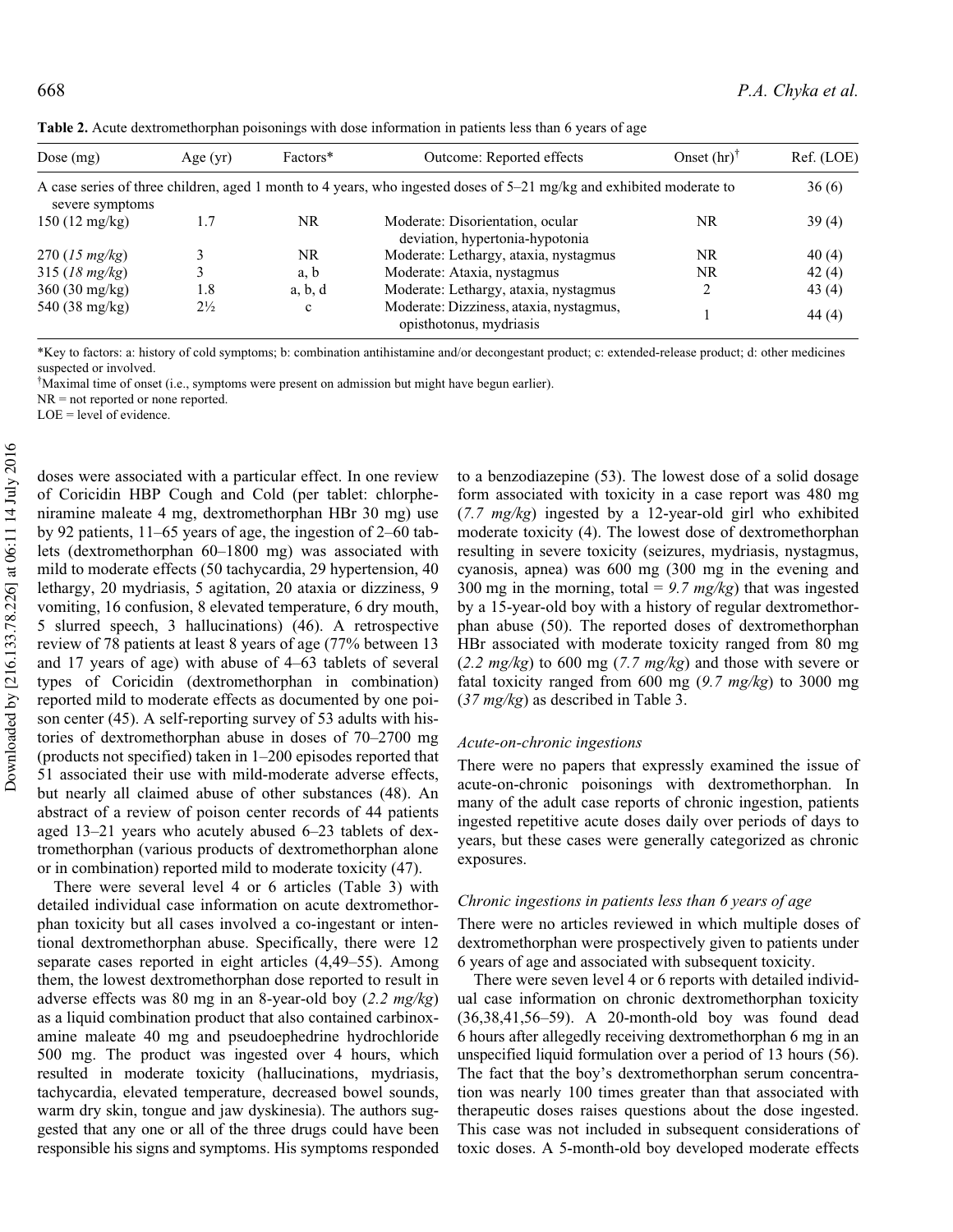| Dose $(mg)$                         | Age $(yr)$            | Factors*   | Outcome: Reported effects                                                                                                                      | Onset $(hr)$ <sup>†</sup> | Ref. (LOE) |
|-------------------------------------|-----------------------|------------|------------------------------------------------------------------------------------------------------------------------------------------------|---------------------------|------------|
| $80 \text{ mg} (2.2 \text{ mg/kg})$ | 8                     | b.         | Moderate: Hallucinations, mydriasis, tachycardia, elevated<br>temperature, decreased bowel sounds, warm dry skin,<br>tongue and jaw dyskinesia | $\leq$ 3                  | 53 $(4)$   |
| 360 (4 mg/kg)                       | $17(2 \text{ cases})$ | b, c, d, e | Moderate: Hallucinations, altered mental status, tachycardia,<br>hypertension, hyperthermia, agitation                                         | 1.5                       | 54 (6)     |
| 480 $(7.7 \text{ mg/kg})$           | 12                    | a, b       | Moderate: Vomiting, inappropriate laughter, agitated,<br>mydriasis, dry oral mucosa, nystagmus, facial flushing,<br>tachycardia                | 0.5                       | 4(4)       |
| 480 $(7.7 \text{ mg/kg})$           | 12                    | a, b       | Moderate: Vomiting, confusion, nystagmus, tachycardia,<br>hypertension                                                                         | NR                        | 4(4)       |
| 500 $(5.4 \text{ mg/kg})$           | 18                    | b, c       | Moderate: Psychosis, hypertension, mydriasis, agitation                                                                                        | <b>NR</b>                 | 49 (4)     |
| $600(7.7 \text{ mg/kg})$            | 16                    | b, d       | Moderate: Somnolence, confusion, tachycardia, hypertension,<br>mydriasis, nystagmus, hypoactive bowel sounds                                   | NR.                       | 52(4)      |
| 600 $(9.7 \text{ mg/kg})$           | 15                    | b, c, d    | Severe: Convulsions, mydriasis, nystagmus, cyanosis, apnea                                                                                     | <b>NR</b>                 | 4(4)       |
| $720(7.8 \text{ mg/kg})$            | $18(2 \text{ cases})$ | b, c, d, f | Severe: Convulsions, hallucinations, altered mental status,<br>tachycardia, hypertension, hyperthermia, agitation                              | 1.5                       | 54 (6)     |
| 1000 (10.4 mg/kg)                   | 20                    | f          | Severe: Obtundation, hypotension, shallow respirations,<br>mydriasis, dry, red skin; later hypertension, agitation, tremor                     | NR                        | 51 (6)     |
| 3000 $(37 \text{ mg/kg})$           | 18                    | Unknown    | Death: Found dead with empty bottles of dextromethorphan<br>tablets; postmortem blood contained dextromethorphan                               | NR.                       | 55 $(4)$   |

**Table 3.** Acute dextromethorphan poisonings with dose information in patients 6 years of age and older

\*Key to factors: a: history of dextromethorphan abuse; b: combination antihistamine and/or decongestant product; c: substance of abuse involved or suspected; d: other medicines suspected or involved; e: herbal drink adulterated with dextromethorphan; f: powdered form from illicit production. †Maximal time of onset (i.e., symptoms were present on admission but might have begun earlier).

NR = not reported or none reported.

 $LOE = level of evidence.$ 

(irritability, ashen appearance, dehydration, fever, tachycardia, tachypnea, bizarre behavior, muscle movement disorder, mydriasis) after being given a total dose of dextromethorphan of 67.5 mg (13.4 mg/kg) in a combination liquid product during 3 days with other drugs for the treatment of otitis media (58).

#### *Chronic ingestions in patients 6 years of age and older*

There were two level 1b articles in which multiple doses of dextromethorphan were prospectively given to patients 6 years of age and older and associated with subsequent toxicity (60,61). In a prospective controlled trial in 121 adult volunteers, dextromethorphan 60 mg/day in two divided doses for 7 days (formulation not specified) was associated with mild adverse effects in 74% of subjects (nausea, vomiting and abdominal pain in one person caused withdrawal from study; others reported headache, loose stools, lightheadedness, dizziness, nausea) (60). In the second trial, 15 adult patients on methadone maintenance were given dextromethorphan 120–480 mg daily for 12 days and some patients reported mild effects (61).

A retrospective self-reporting survey of 53 adults with a history of dextromethorphan abuse (level 4) was described above (48). There were 16 level 4 articles with detailed individual case information on chronic ingestions of dextromethorphan (e.g., case reports, case series) (16,50,52,62–74). All but one article (67) described cases that involved

co-ingestants or intentional dextromethorphan abuse. In one case, an 8-year-old boy developed moderate toxicity (head deviation, generalized muscle stiffness) after receiving a combination syrup containing dextromethorphan 10 mg per dose every 6 hours for 3 days and after discontinuing dextroamphetamine therapy shortly before (65). A 29-year-old man with suspected underlying bipolar disorder developed mania after ingesting 60 mg dextromethorphan in a combination product (69). In another case, a 54-year-old man developed symptoms of moderate toxicity (psychosis, paranoia, hallucinations) after ingesting dextromethorphan 240 mg in a combination product over 24 hours (72). A 15-year-old boy developed hepatotoxicity and moderate effects 1 day after ingesting 360 mL of NyQuil Liquid (per 15 mL: acetaminophen 500 mg, dextromethorphan HBr 15 mg, doxylamine succinate 6.25 mg, and 25% ethanol) over 12 hours (63). He was treated with acetylcysteine and recovered. A 30-year-old man snorted approximately 250 mg of dextromethorphan HBr as a powder 2–3 times daily for 2–3 months thinking it was amphetamine. After snorting the powder, he felt "high" and developed restlessness, followed by feelings of depression, fatigue, dizziness, and nausea (64). A 41-year-old woman with a history of asthma developed moderate effects (dyspnea, cough, lethargy, hypertension, tachycardia, tachypnea, shallow respirations, wheezing, miosis, atelectasis) after ingesting dextromethorphan 720 mg as a liquid over 36 hours (71).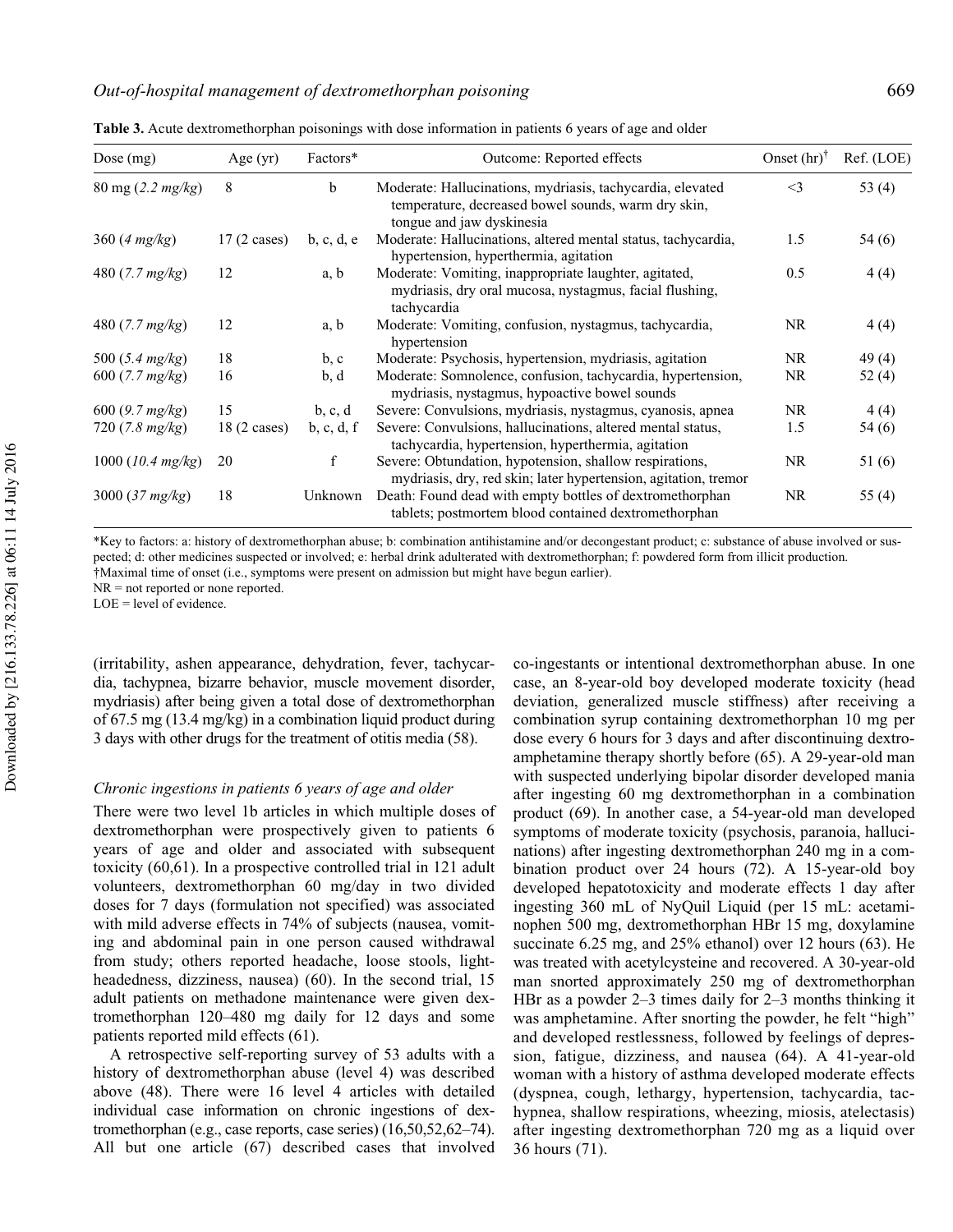Since most products contain dextromethorphan HBr, concern has been raised about whether they could produce bromide toxicity with overdosage or chronic use and whether bromide might account for some symptoms attributed to dextromethorphan. No cases of documented bromide poisoning following acute or chronic dextromethorphan HBr ingestion were located in the literature search for this guideline. In one case, the serum chloride concentration was falsely elevated and the anion gap decreased due to bromide interfering with the assay following chronic ingestion of dextromethorphan HBr, but bromide toxicity was not evident (75). In another case, similar lab interference occurred following the chronic use of cough and cold medications containing dextromethorphan HBr and a nonprescription drug adulterated with bromvalerylurea, which contains bromine. This patient exhibited lethargy, fever and acneiform eruptions on her face (76).

#### *Serotonin syndrome*

Serotonin syndrome has been associated with drug interactions of dextromethorphan and agents that affect serotonin. Nonselective monoamine oxidase inhibitors, such as phenelzine (77), isocarboxazid (78), or drugs with such activity, such as the antibiotic linezolid (79), have produced serotonin syndrome when dextromethorphan was taken in therapeutic doses for suppression of cough. The selective serotonin reuptake inhibitors fluoxetine (80) and paroxetine (81) have been associated with serotonin syndrome following interactions with dextromethorphan. These case reports have led to the generalized warning about drug interactions with dextromethorphan and any drugs in the classes of nonselective monoamine oxidase inhibitors, selective serotonin reuptake inhibitors, and drugs known to produce serotonin syndrome (17).

# *Onset of effects*

The expert consensus panel members considered the time to onset of toxicity after acute dextromethorphan ingestion valuable in making decisions about out-of-hospital management. All articles with toxicity information were searched for estimates of times of onset; however, the majority of articles reported times of hospital presentation rather than times of symptom development. In such cases, it was only possible to establish an upper limit for the time to the onset of effect. Care should be taken to distinguish time to onset of initial effects from time to onset of serious or major effects, the time to onset of peak effects, or the time to onset of subsequent deterioration or complications.

Only a few of the reviewed articles reported time intervals specific for the onset of effect after ingestion. In these cases, onsets ranged from 30 to 120 minutes (4,43,54). A few others reported times to arrival at a hospital  $(2\frac{1}{2} - 18)$ hours) or time to when the patient was found symptomatic  $(6\frac{1}{2} - 12)$  hours). In such cases, it was only possible to establish a potential upper limit for time-to-effect onset rather than an actual time of onset  $(11, 41, 44, 56)$ . In the only case involving the extended-release suspension, a 2½ year-old child ingested 540 mg (38 mg/kg) of dextromethorphan, and developed moderate toxicity (dizziness, ataxia, nystagmus, opisthotonus, mydriasis) that began approximately 1 hour after ingestion (44). There were no cases of delayed onset of effects reported in the reviewed literature. Pharmacokinetic studies indicate that the times to achieve peak serum concentrations for dextromethorphan liquid, tablet, or extended-release suspension are essentially the same with the peaks observed at 2–3 hours after ingestion (13,14).

The onset of serotonin syndrome is generally within hours of ingestion with an escalating severity of clinical abnormalities. The onset and progression of clinical toxicity is generally gradual and typically 60% of patients present within 6 hours after starting a medication, overdosing or changing a dose. Its onset can be abrupt after a large overdose or with certain drug interactions (17).

#### *Decontamination measures*

There were no controlled studies examining the efficacy of decontamination measures at reducing dextromethorphan absorption. There were no cases in which the use of ipecac syrup was reported. The potentially quick onset of sedation and movement disorders following dextromethorphan overdose, the risk of aspirating ipecac-induced vomitus, and lack of proven benefit argue against its use (82). A number of uncontrolled case series and case reports reported the use of activated charcoal in individual patients, but it was impossible to determine its efficacy given the lack of controls, the concurrent use of other therapies, and the fact that decontamination procedures do not generally produce immediate clinical improvement. Although the literature search did not reveal any evidence that activated charcoal adsorbs dextromethorphan, given the non-specific adsorption of most drugs by activated charcoal (83), single-dose activated charcoal would be expected to be efficacious for dextromethorphan. Activated charcoal was used in several cases of dextromethorphan ingestion without apparent adverse effects, but its efficacy could not be evaluated in these case reports (40,44,50,52,74,84).

#### *Treatment measures*

There were no controlled studies examining the use of specific treatments or antidotes for dextromethorphan. A number of uncontrolled case series and case reports reported the use of various treatment measures in individual patients, but it was difficult in most cases to determine their potential efficacy given the lack of controls, the concurrent use of other therapies, and the potential for clinical improvement with the passage of time.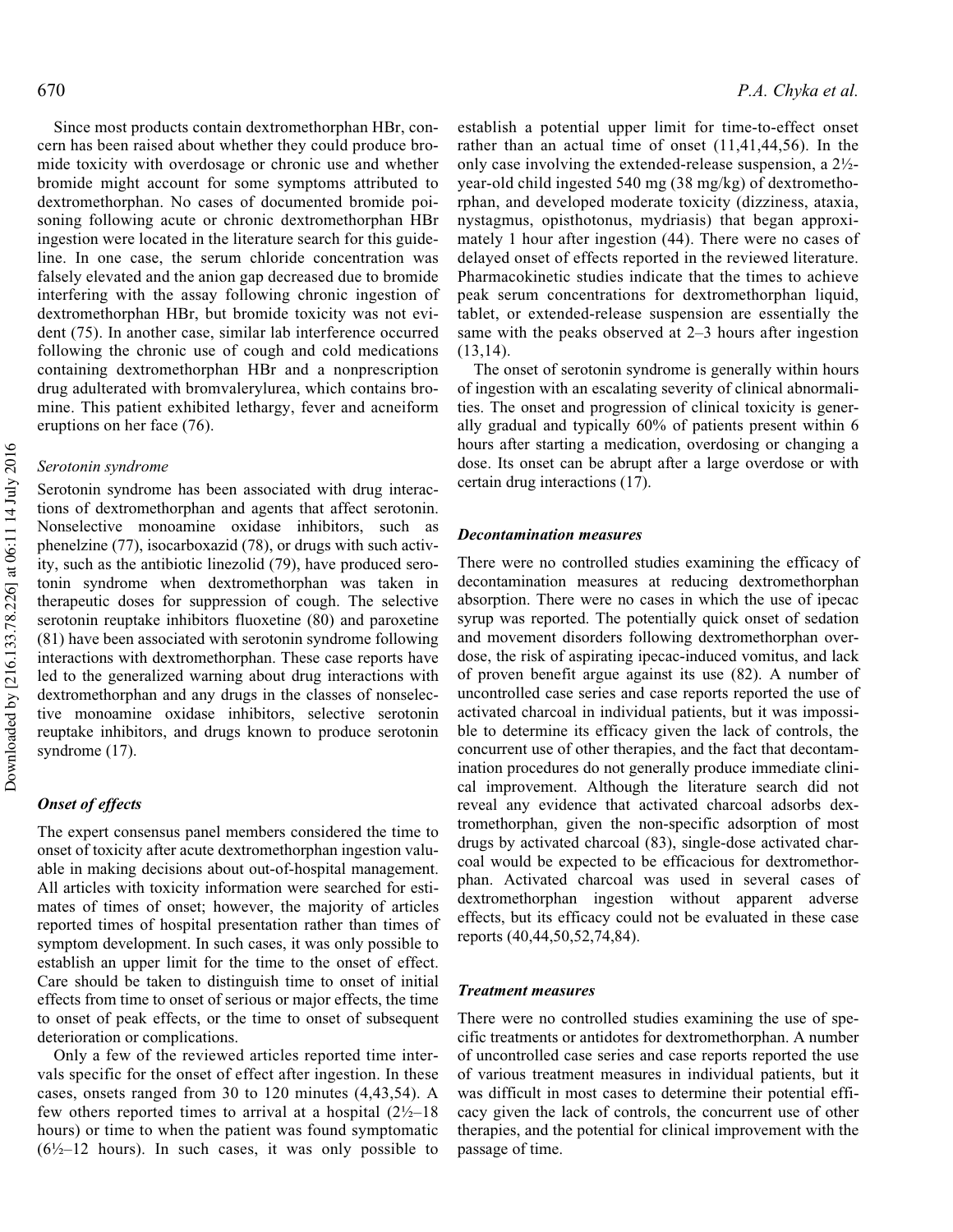#### *Naloxone*

There were several reports of patients improving significantly after naloxone administration (36,40,42,43,71). Although uncontrolled, some of these cases appeared convincing given the temporal relationship to naloxone administration and the rapidity and degree of clinical improvement in coma (36), lethargy (40,71), hyperexcitability (42), and ataxia (43). Naloxone produced no significant temporally-related clinical improvement in: a case with opisthotonus, nystagmus, and blank stare (44); a case with agitation, hallucinations, lethargy, hypertension, hypertonia, diaphoresis, and nystagmus (74); a case with disorientation, ocular deviation, hypertoniahypotonia (39); and a case of lethargy (37). The effect of naloxone on NMDA receptor antagonism by dextromethorphan is unclear and its use might not affect symptoms related to NMDA antagonism such as dysphoria and hallucinations.

# *Other*

There were two case reports of children with dystonia who improved after diphenhydramine administration (44,65). The use of antipsychotics or benzodiazepines was reported in cases of dextromethorphan toxicity with subsequent clinical improvement in some (46,49,51,53,58,72,84,85).

The use of various general supportive measures was reported by a number of authors, and many of these might have contributed to successful outcomes (e.g., airway protective measures, IV fluids, thiamine). However it was difficult to assess their efficacy from the information provided.

A number of more specific treatment measures were also reportedly used in cases of dextromethorphan toxicity (e.g., anticonvulsants, antidepressants, barbiturates, diuretics, steroids, theophylline). However, in such instances, the measures were either ineffective, a clear treatment-related temporal improvement could not be established from the information provided, or they would not be expected to be available in an out-of-hospital setting.

# *Limitations of the literature*

The literature on dextromethorphan poisoning generally exhibited a number of limitations: 1) much of the data was determined by retrospective studies and case reports and based on estimates of dose provided by patients or family members, which raise questions about the accuracy of the dose estimate; 2) the dose-effect information was confounded, in most cases, by the presence of co-ingestants, differences in treatment measures provided, the effects of drug withdrawal, chronic substance abuse, and concurrent medical conditions (e.g., cold symptoms, upper respiratory infection) that could have altered the clinical presentation or outcome; 3) product formulations of dextromethorphan alone and in combination might have changed over time and many authors failed to report all ingredients and strengths that were involved in their reported cases; 4) in case series, many of the patients remained asymptomatic and product formulations,

ingestion doses, and frequency and severity of effects were typically reported as ranges of values, percentages, or means, so individual doses resulting in specific effects could not be determined; and 5) among the few prospective trials available, dextromethorphan was administered in therapeutic doses, which would be expected to be much smaller than doses likely to be seen in an overdose or poisoning.

The level of clinical detail presented in the case reports and abstracts varied widely. In most, the dextromethorphan ingestion was not independently verified or confirmed by laboratory testing nor could the influence of co-ingestants be adequately evaluated. There were no reports of adults without a co-ingestant or not associated with intentional abuse. The unclear time interval from ingestion to onset of toxicity is confounded by a lack of a definition for consequential toxicity. For example, after a dextromethorphan overdose the development of drowsiness in a child could indicate the onset of toxicity or could represent the approach of nap time.

# **Conclusions**

#### *Key decision points for triage*

The expert consensus panel chose to emphasize the importance of information that would be needed in order to make a sound triage decision for a patient with a known dextromethorphan poisoning. These variables include the patient's intent, dose and formulation of the product, the presence of symptoms, and the time since ingestion. The expert consensus panel agreed that in each case, the judgment of the specialist in poison information, the poison center medical director, or other poison center-affiliated clinicians might override any specific recommendation from this guideline.

#### *Patient intent*

The panel concluded that all patients with suicidal intent, substance abuse, or in whom a malicious intent (e.g., child abuse or neglect) was suspected should be expeditiously transported to an emergency department, regardless of the dose ingested. Patients without these characteristics (e.g., adults with definite unintentional ingestion or children less than 6 years of age in whom abuse is not suspected) are candidates for consideration of out-of-hospital management of their ingestion.

#### *Dose and formulation*

The expert consensus panel concluded that home observation is suitable for both adult and children who are asymptomatic, have acute unintentional ingestions of up to 7.5 mg/kg dextromethorphan HBr, and have not ingested any other potentially toxic substances. This is based on very limited case report data and consideration that currently most poison centers likely observe the 10 mg/kg threshold as published in Poisindex (15). The panel selected this referral dose based on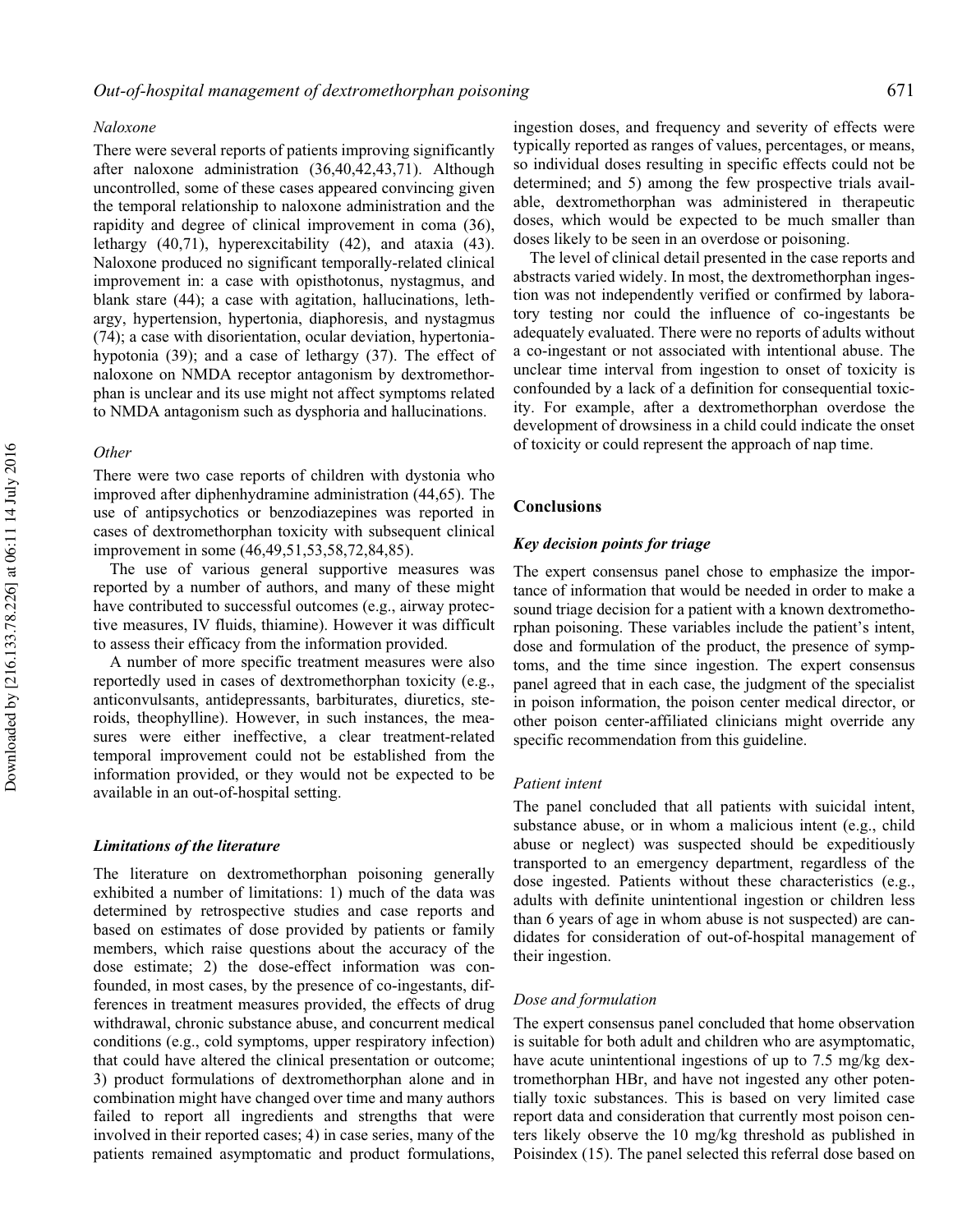cases in the literature reporting moderate symptoms beginning at amounts of *2.2 mg/kg* (53) ranging from *2.2* to *7.7 mg/kg* (4,49,52–54); whereas, severe symptoms were associated with doses as low as *7.8 mg/kg* (54). Most of these cases involved other drugs, so the sole contribution to symptoms from dextromethorphan can not be determined. Since 65% of poison center cases of dextromethorphan ingestion do not receive follow-up after the initial call, the panel recommends that patients who have ingested 5–7.5 mg/kg of dextromethorphan should receive poison center-initiated follow-up approximately every 2 hours for up to 4 hours after ingestion. Patients should be referred to an emergency department if more than mild symptoms develop. This recommended follow-up procedure is intended to identify potential symptomatic cases whether the symptoms are due to dextromethorphan or other ingredients found in many cough and cold products. The 7.5 mg/kg threshold for dextromethorphan proposed in this guideline is more conservative than the 10 mg/kg dose reported by several poison centers, but the basis for the 10 mg/kg dose is not stated in any of the poison centers' guidelines, textbooks (34), or Poisindex (15). Until more information is available, the 7.5 mg/kg dose for emergency department referral accounts for the severe poisoning experiences reported in the literature as summarized in this guideline. There appears to be no difference in the toxicities of different formulations of dextromethorphan (immediate- vs. extended-release and solid vs. liquid) based on the sparse literature available.

#### *Presence of symptoms*

A number of articles reported adverse effects occurring with therapeutic dextromethorphan doses, mostly mild in nature. The expert consensus panel concluded that patients with mild complaints, such as infrequent vomiting or somnolence (lightly sedated and arousable with speaking voice or light touch), could remain at home with poison center follow-up. Symptoms beyond these mild complaints would warrant medical evaluation in an emergency department.

There is no adequate support from the literature on which to base triage decisions for the development of the serotonin syndrome. Since many consider the serotonin syndrome to be more likely to develop in patients on multiple serotonergic drugs, it seems prudent to closely observe for symptoms any patient who ingests dextromethorphan while taking another serotonergic agent (e.g., tricyclic antidepressant, selective serotonin reuptake inhibitor, monoamine oxidase inhibitor, lithium).

#### *Time of onset of toxicity after overdose*

In the majority of reported cases, patients were symptomatic within 4 hours of ingestion. The time to achieve peak serum concentrations with therapeutic doses of dextromethorphan is approximately 2–3 hours. Therefore, the panel concluded that an asymptomatic patient who unintentionally ingested a dextromethorphan product is unlikely to develop symptoms if the interval between the ingestion and contact with the poison center is longer than 4 hours. It is unlikely that these patients will become symptomatic after this time unless toxicity develops from co-ingestants like acetaminophen. Consideration should be given to the time of day that home observation will take place, since observation during normal sleep hours might not be practical or reliable. Serotonin syndrome from a drug interaction with dextromethorphan typically becomes evident within 6 hours. Periodic poison center-initiated follow-up every 2 hours for 8 hours is recommended by the consensus panel when a patient is taking other medications likely to interact with dextromethorphan and cause serotonin syndrome, such as monoamine oxidase inhibitors or selective serotonin reuptake inhibitors.

#### *Potential out-of-hospital management*

The expert consensus panel concluded that there is no role for ipecac syrup or any means to induce emesis in the treatment of patients who have ingested dextromethorphan due to the potential for rapid onset of sedation that could lead to pulmonary aspiration of vomitus. Use of ipecac syrup is not supported by sufficient evidence of benefit to warrant its use.

The panel concluded that activated charcoal could be administered as part of the management of a dextromethorphanpoisoned patient despite the lack of specific data to support its use. Since dextromethorphan can produce sedation and emesis and there are no data to suggest a specific clinical benefit of activated charcoal, the routine out-of-hospital use of activated charcoal in patients with unintentional dextromethorphan ingestion cannot be recommended at this time. It might be considered for out-of-hospital use in some regions in which prehospital activated charcoal is commonly administered by emergency medical personnel and when a long transportation time to an emergency department is anticipated. Transportation to an emergency department should not be delayed in order to attempt activated charcoal administration.

The benefit of naloxone in the treatment of dextromethorphan poisoning is unclear. There are case reports in which it appeared that the patients responded to the drug and also case reports in which no response was apparent. Since naloxone has a low risk of adverse effects, the expert consensus panel concluded that the use of naloxone could be considered in patients who are comatose, particularly those with respiratory depression. The doses used in the case reports are the same doses commonly used to reverse opiate effects (adults and children >20 kg: 0.4–2 mg IV, repeated every 2–3 minutes until response is achieved; children <20 kg: 0.01 mg/kg repeated every 2–3 minutes until response is achieved). As with any overdose situation in which naloxone is used, consideration must be given to the potential for precipitation of withdrawal symptoms in patients addicted to opiates. In these cases, the starting dose should be lower (e.g., 0.05 mg for adults and children).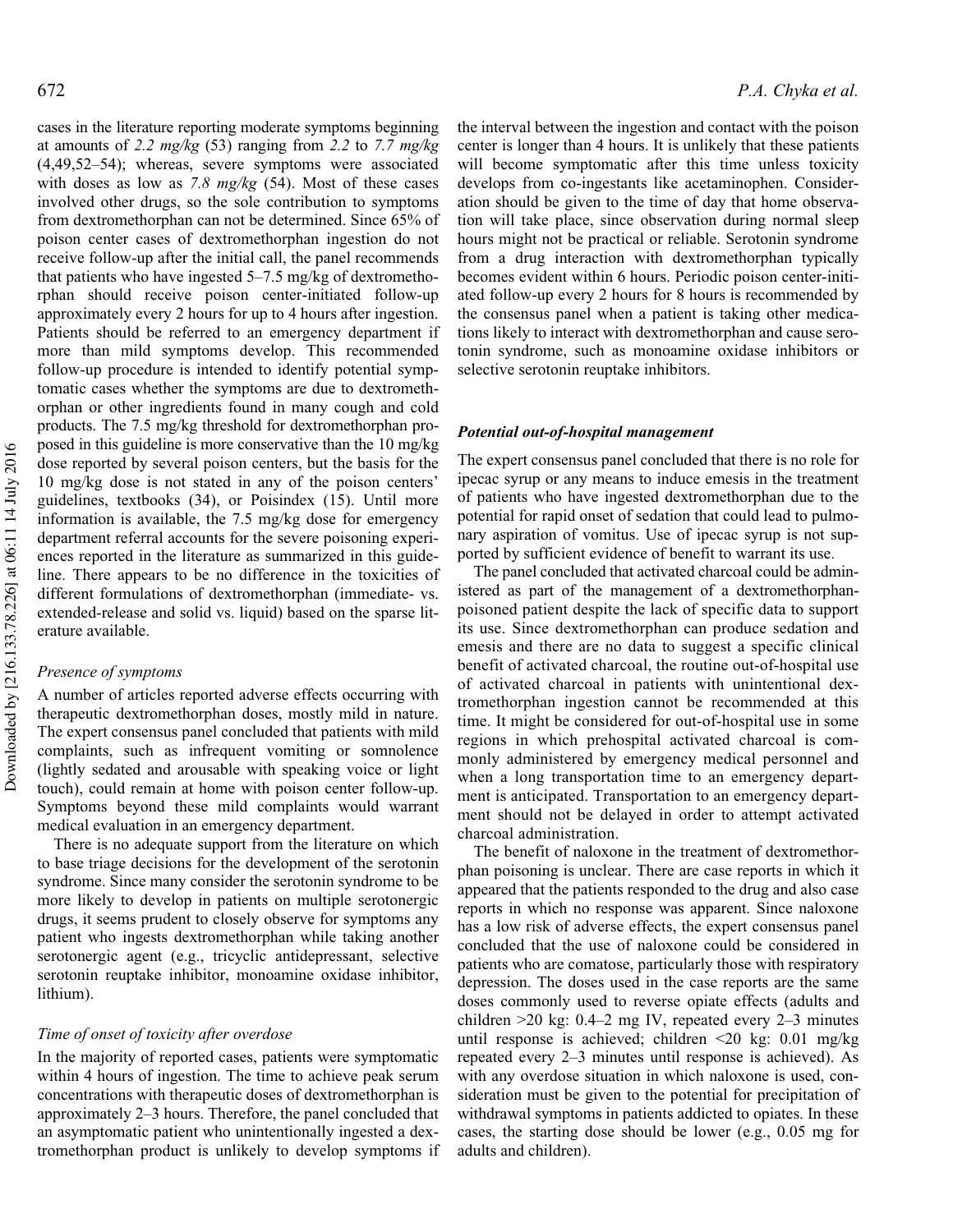The expert consensus panel concluded that close monitoring of vital signs as well as respiratory, cardiovascular, and neurological status of patients with possible severe dextromethorphan poisoning is of critical importance. Supportive and symptomatic care should be provided as required. This is particularly important when dextromethorphan is one of several drugs in a combination cough and cold pharmaceutical product or is contained in an illicit drug product.

#### *Combination products*

Many of the cases reviewed for this guideline involved combination cough and cold products in which dextromethorphan was included with other drugs such as decongestants, antihistamines, and acetaminophen. The panel concluded that it is of critical importance to carefully ascertain whether other drugs, besides dextromethorphan, were involved in the ingestion and assess the risk for toxicity.

# **Recommendations**

- 1. All patients with suicidal intent, intentional abuse, or in cases in which a malicious intent is suspected (e.g., child abuse or neglect) should be referred to an emergency department (Grade D).
- 2. Patients who exhibit more than mild effects (e.g., infrequent vomiting or somnolence [lightly sedated and arousable with speaking voice or light touch]) after an acute dextromethorphan ingestion should be referred to an emergency department (Grade C).
- 3. Patients who have ingested 5–7.5 mg/kg should receive poison center-initiated follow-up approximately every 2 hours for up to 4 hours after ingestion. Refer to an emergency department if more than mild symptoms develop (Grade D).
- 4. Patients who have ingested more than 7.5 mg/kg should be referred to an emergency department for evaluation (Grade C).
- 5. If the patient is taking other medications likely to interact with dextromethorphan and cause serotonin syndrome, such as monoamine oxidase inhibitors or selective serotonin reuptake inhibitors, poison center-initiated follow-up every 2 hours for 8 hours is recommended (Grade D).
- 6. Patients who are asymptomatic and more than 4 hours have elapsed since the time of ingestion, can be observed at home (Grade C).
- 7. Do not induce emesis (Grade D).
- 8. Do not use activated charcoal at home. Activated charcoal can be administered to asymptomatic patients who have ingested overdoses of dextromethorphan within the preceding hour. Its administration, if available, should only be carried out by health professionals and only if no contraindications are present. Do not delay transportation in order to administer activated charcoal (Grade D).
- 9. For patients who have ingested dextromethorphan and are sedated or comatose, naloxone, in the usual doses for treatment of opioid overdose, can be considered for prehospital administration, particularly if the patient has respiratory depression (Grade C).
- 10. Use intravenous benzodiazepines for seizures and benzodiazepines and external cooling measures for hyperthermia (>104°F, >40°C) from serotonin syndrome. This should be done in consultation with and authorized by EMS medical direction, by a written treatment protocol or policy, or with direct medical oversight (Grade C).
- 11. Carefully ascertain by history whether other drugs, such as acetaminophen, were involved in the incident and assess the risk for toxicity or for a drug interaction (Grade D).

These recommendations are summarized in Appendix 4.

#### **Implications for research**

The panel identified the following topics where additional research is needed or analysis of existing databases might be useful.

- 1. Additional detailed reports are needed to more precisely establish the threshold dose for emergency department referral for the unintentional ingestion of dextromethorphan.
- 2. The influence of other co-ingestants typically found in dextromethorphan-containing combination products on the development of toxicity needs to be determined.
- 3. The safety and efficacy of activated charcoal in the management of dextromethorphan poisoning need evaluation.
- 4. The risks and benefits of naloxone in the management of dextromethorphan poisoning need clarification.
- 5. The predisposing causes and risk groups for the development of the serotonin syndrome need further study.
- 6. The risk of bromism from acute or chronic use of dextromethorphan HBr needs assessment.

# **Disclosures**

At the time of his work on this guideline, Dr. Erdman was employed by AstraZeneca. Dr. Booze's husband is employed by AstraZeneca. There are no other potential conflicts of interest reported by the expert consensus panel or project staff regarding this guideline.

#### **References**

- 1. Ball JK, Albright V. Emergency department visits involving dextromethorphan. The DAWN report, 2006, issue 32. Accessed November 10, 2006, at <http://dawninfo.samhsa.gov/files/TNDR10DXMforHTML.pdf>
- 2. Bem JL, Peck R. Dextromethorphan. An overview of safety issues. Drug Saf 1992; 7:190–199.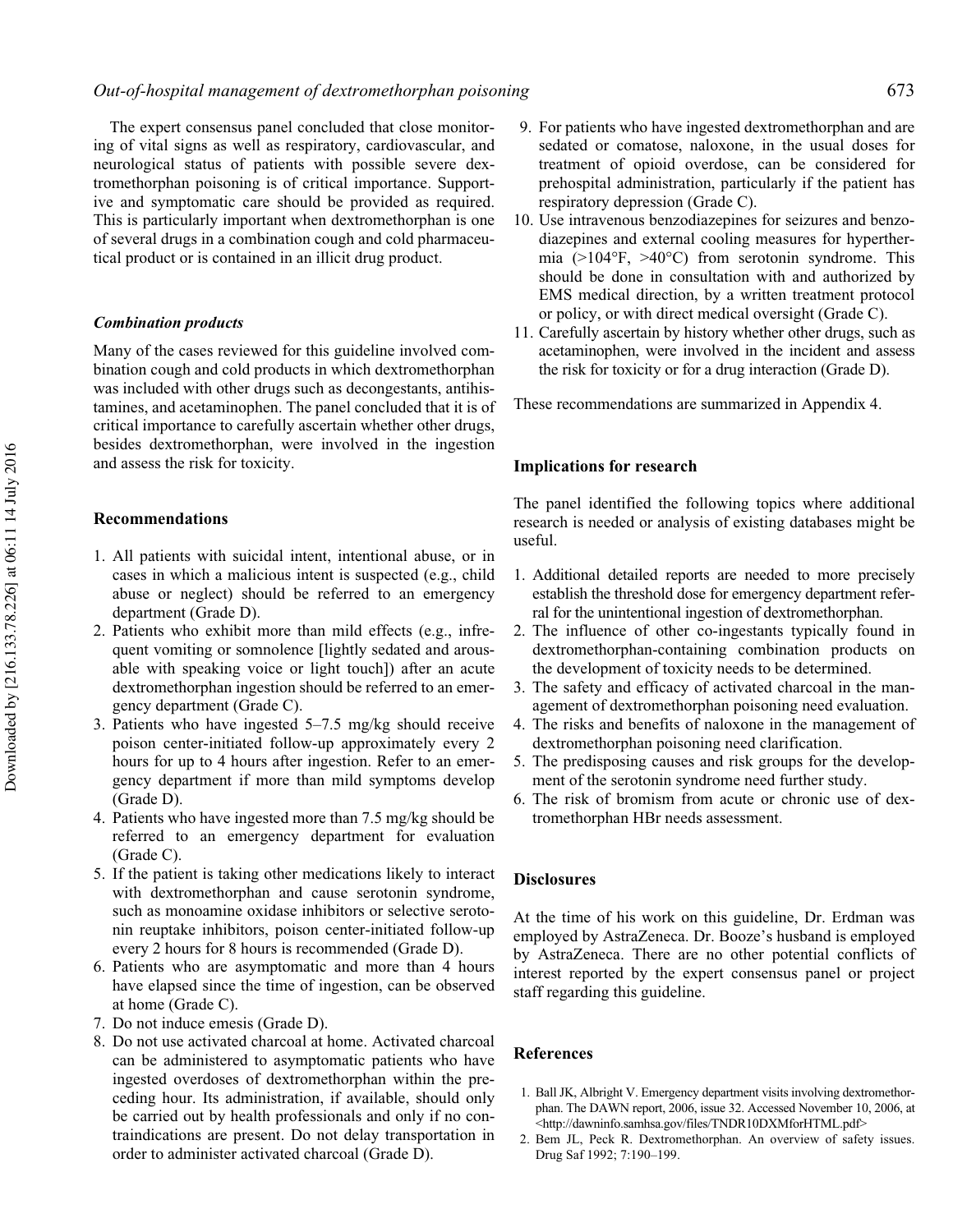- 3. US Department of Justice. Intelligence bulletin: DXM (dextromethorphan). October 2004. Available at <http://www.usdoj.gov/ndic/pubs11/ 11563/11563p.pdf>
- 4. Boyer EW. Dextromethorphan abuse. Pediatr Emerg Care 2004; 20:858–863.
- 5. Johnston LD, O'Malley PM, Bachman JG, Schulenberg JE. Teen drug use continues down in 2006, particularly among older teens; but use of prescription-type drugs remains high (December 21, 2006). University of Michigan News and Information Services: Ann Arbor, MI. Accessed January 8, 2007, at <www.monitoringthefuture.org>
- 6. Osterhoudt KC. A Cadillac ride to the emergency department. Pediatr Emerg Care 2005; 21:877–879.
- 7. Bryner JK, Wang UK, Hui JW, Bedodo M, MacDougall C, Anderson IB. Dextromethorphan abuse in adolescence: an increasing trend: 1999– 2004. Arch Pediatr Adolesc Med 2006; 160:1217–1222.
- 8. Carr BC. Efficacy, abuse, and toxicity of over-the-counter cough and cold medicines in the pediatric population. Curr Op Pediatr 2006; 18:184–188.
- 9. Weinbroum AA, Rudick V, Paret G, Ben-Abraham R. The role of dextromethorphan in pain control. Can J Anaesth 2000; 47:585–596.
- 10. O'Neil MJ, Heckelman PE, eds. The Merck Index. 14th ed. Whitehouse, NJ: Merck, 2006.
- 11. Roll D, Tsipis G. "Agent Lemon": a new twist on dextromethorphan toxicity [abstract]. J Toxicol Clin Toxicol 2002; 40:655.
- 12. US Department of Justice. Two Indianapolis men charged with selling dextromethorphan over the internet, five deaths of young men linked to shipment. Press release January 10, 2006. Accessed November 11, 2006. Available at <http://www.usdoj.gov/usao/ins/press\_releases/ Pressrelease06/20060110.DXM.pdf>
- 13. Aylward M, Maddock J, Davies DE, Protheroe DA, Leideman T. Dextromethorphan and codeine: Comparison of plasma kinetics and antitussive effects. Eur J Respir Dis 1984; 65:283–2991.
- 14. Demirbas S, Reyderman L, Stavchansky S. Bioavailability of dextromethorphan (as dextrorphan) from sustained release formulations in the presence of guaifenesin in human volunteers. Biopharm Drug Dispos 1998; 19:541–545.
- 15. Klasco, RK (ed). Dextromethorphan management. Poisindex System. Greenwood Village (CO): Thomson Micromedex. Edition expires June 2, 2006.
- 16. Miller SC. Dextromethorphan psychosis, dependence and physical withdrawal. Addict Biol 2005; 10:325–327.
- 17. Boyer EW, Shannon M. The serotonin syndrome. N Engl J Med 2005; 352:1112–1120.
- 18. Einarson A, Lyszkiewicz D, Koren G. The safety of dextromethorphan in pregnancy: Results of a controlled study. Chest 2001; 119:466–469.
- 19. Werler MM, Mitchell AA, Hernandez-Diaz S, Honein MA, National Birth Defects Prevention Study. Use of over-the-counter medications during pregnancy. Am J Obstet Gynecol 2005; 193:771–777.
- 20. American Academy of Pediatrics. Committee on Drugs. Use of codeine- and dextromethorphan-containing cough remedies in children. Pediatrics 1997; 99:918–920.
- 21. Irwin RS, Baumann MH, Bolser DC, Boulet LP, Braman SS, Brightling CE, Brown KK, Canning BJ, Chang AB, Dicpinigaitis PV, Eccles R, Glomb WB, Goldstein LB, Graham LM, Hargreave FE, Kvale PA, Lewis SZ, McCool FD, McCrory DC, Prakash UB, Pratter MR, Rosen MJ, Schulman E, Shannon JJ, Smith Hammond C, Tarlo SM. Diagnosis and management of cough executive summary: ACCP evidence-based clinical practice guidelines. Chest 2006; 129:1S–23S.
- 22. Schroeder K, Fahey T. Over-the-counter medications for acute cough in children and adults in ambulatory settings. Cochrane Database Syst Rev 2004, Issue 4. Art. No.: CD001831. DOI: 10.1002/14651858. CD001831.pub2.
- 23. Smith MB, Feldman W. Over-the-counter cold medications. A critical review of clinical trials between 1950 and 1991. JAMA 1993; 269:2258–2263.
- 24. Pediatric Toxicology Committee and Data Committee, National Association of Medical Examiners. Srinivasan A, Budnitz D, Shehab N,

Cohen A. Infant deaths associated with cough and cold medications two states, 2005. MMWR Morb Mortal Wkly Rep 2007; 56:1–4.

- 25. Watson WA, Litovitz TL, Rodgers GC, Klein-Schwartz W, Reid N, Youniss J, Flanagan A, Wruk KM. 2004 Annual Report of the American Association of Poison Control Centers Toxic Exposure Surveillance System. Am J Emerg Med 2005; 23:589–666.
- 26. Shaneyfelt TM, Mayo-Smith MF, Rothwangl J. Are guidelines following guidelines? The methodological quality of clinical practice guidelines in the peer-reviewed medical literature. JAMA 1999; 281:1900–1905.
- 27. Shiffman RN, Shekelle P, Overhage JM, Slutsky J, Grimshaw J, Deshpande AM. Standardized reporting of clinical practice guidelines: a proposal from the Conference on Guideline Standardization. Ann Intern Med 2003; 139:493–498.
- 28. Kuczmarski RJ, Ogden CL, Grummer-Strawn LM, Flegal KM, Guo SS, Wei R, Mei Z, Curtin LR, Roche AF, Johnson CL. CDC Growth Charts: United States. Advance Data from Vital and Health Statistics; No. 314. Hyattsville, MD: National Center for Health Statistics, 2000.
- 29. Brent J, Phillips SD, Wallace KL, Donovan JW, Burkhart K, eds. Critical Care Toxicology: Diagnosis and Management of the Critically Poisoned Patient. Philadelphia: Mosby, 2005.
- 30. Dart RC, ed. Medical Toxicology. 3rd ed. Philadelphia: Lippincott, Williams & Wilkins, 2004.
- 31. Haddad LM, Shannon MW, Winchester JF, eds. Clinical Management of Poisoning and Drug Overdose. 3rd ed. Philadelphia: WB Saunders, 1998.
- 32. Kleinschmidt KC, Wainscott M, Ford MD. Opioids. In: Ford MD, Delaney KA. Ling LJ, Erickson T. Clinical Toxicology. Philadelphia: WB Saunders, 2001:627–639.
- 33. Nelson LS. Opioids. In: Flomenbaum NE, Goldfrank LR, Hoffman RS, Howland MA, Lewin NA, Nelson LS, eds. Goldfrank's Toxicologic Emergencies. 8th ed. New York: McGraw-Hill, 2006:590–613.
- 34. Albertson TE. Dextromethorphan. In: Olson KR, ed. Poisoning & Drug Overdose. 5th ed. New York: McGraw-Hill, 2007:181–183.
- 35. Paul IM, Shaffer ML, Yoder KE, Sturgis SA, Berlin CM, et al. Doseresponse relationship with increasing doses of dextromethorphan for children with cough. Clin Ther 2004; 26:1508–1514.
- 36. Henretig F, Cugini D, Durbin D, Kearney T, Vuignier BI, Torrey S, DeMarco J. Dextromethorphan (DM) overdose in children [abstract]. Vet Hum Toxicol 1988; 30:364.
- 37. Devlin KM, Hall AH, Smolinske SC, Wruk KM, Kulig KW, Rumack BH. Toxicity from long-acting dextromethorphan preparations [abstract]. Vet Hum Toxicol 1985; 27:296.
- 38. Hanzlick R. National Association of Medical Examiners Pediatric Toxicology (PedTox) Registry Report 3. Case submission summary and data for acetaminophen, benzene, carboxyhemoglobin, dextromethorphan, ethanol, phenobarbital, and pseudoephedrine. Am J Forensic Med Pathol 1995; 16:270–277.
- 39. Iglesias Platas I, Fernandez Santervas Y, Luaces Cubells C, Garcia Garcia JJ, Pou Fernandez J. Intoxicación por dextrometorfano. An Esp Pediatr 2002; 57:492–493.
- 40. Katona B, Wason S. Dextromethorphan danger. N Engl J Med 1986; 314:993.
- 41. Marinetti L, Lehman L, Casto B, Harshbarger K, Kubiczek P, Davis J. Over-the-counter cold medications-postmortem findings in infants and the relationship to cause of death. J Anal Toxicol 2005; 29:738–743.
- 42. Pender ES, Parks BR. Toxicity with dextromethorphan-containing preparations: A literature review and report of two additional cases. Pediatr Emerg Care 1991; 7:163–165.
- 43. Shaul WL, Wandell M, Robertson WO. Dextromethorphan toxicity: Reversal by naloxone. Pediatrics 1977; 59:117–118.
- 44. Warden CR, Diekema DS, Robertson WO. Dystonic reaction associated with dextromethorphan ingestion in a toddler. Pediatr Emerg Care 1997; 13:214–215.
- 45. Baker SD, Borys DJ. A possible trend suggesting increased abuse from Coricidin exposures reported to the Texas Poison Network: Comparing 1998 to 1999. Vet Hum Toxicol 2002; 44:169–171.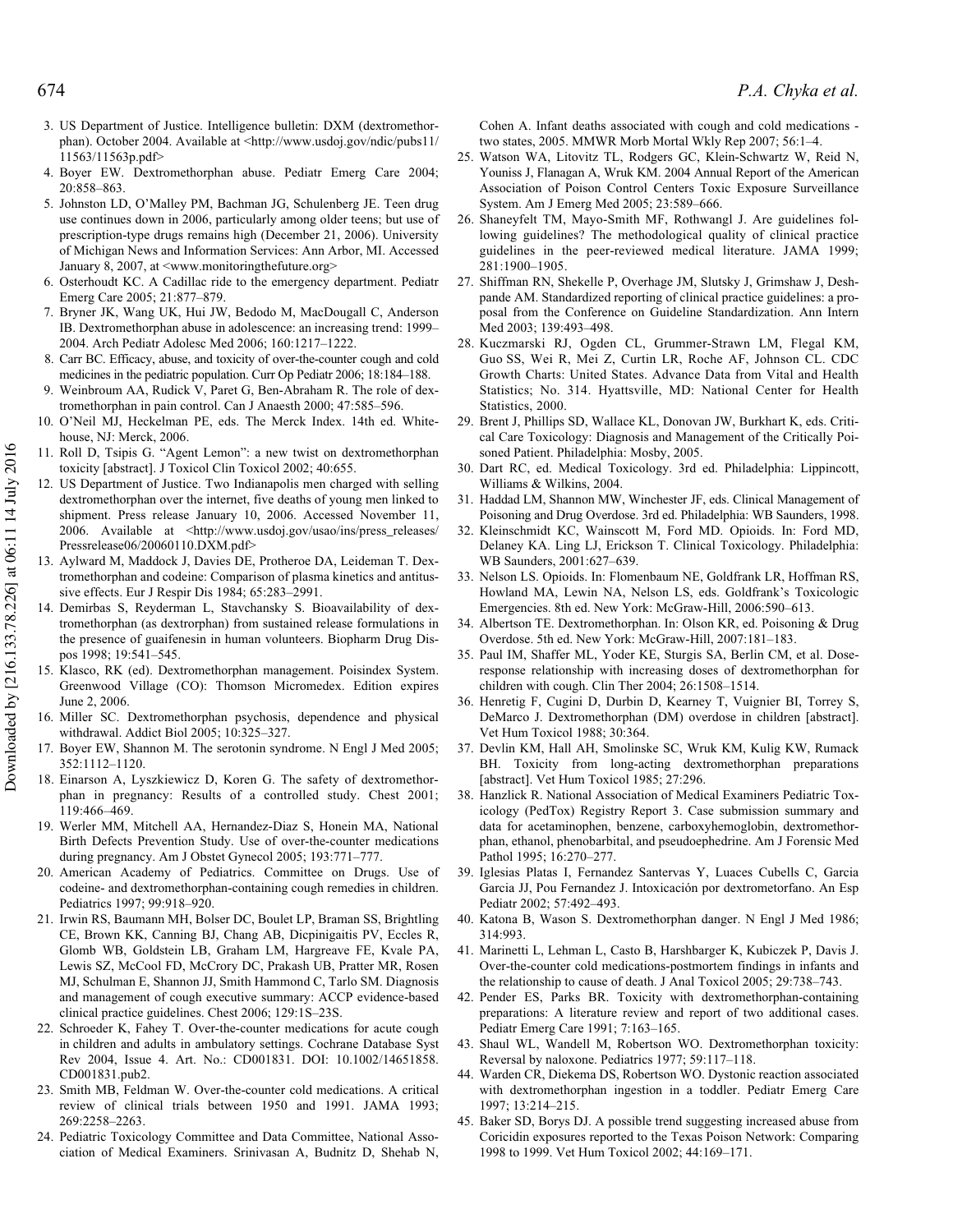- 46. Banerji S, Anderson IB. Abuse of Coricidin HBP cough & cold tablets: Episodes recorded by a poison center. Am J Health Syst Pharm 2001; 58:1811–1814.
- 47. Simone KE, Bottei EM, Siegel ES, Tsipis GB. Coricidin® abuse in Ohio teens and young adults [abstract]. J Toxicol Clin Toxicol 2000; 38:532–533.
- 48. Ziaee V, Hamed EA, Hoshmand A, Amini H, Kebriaeizadeh A, Saman K. Side effects of dextromethorphan abuse, a case series. Addict Behav 2005; 30:1607–1613.
- 49. Budai B, Iskandar H. Dextromethorphan can produce false positive phencyclidine testing with HPLC. Am J Emerg Med 2002; 20:61–62.
- 50. Baumann P, Vlatkovic D, Macciardi F. Dextromethorphan poisoning in an adolescent with genetic cytochrome P450 CYP2D6 deficiency. Therapie 1997; 52:607–608.
- 51. Hendrickson RG, Hofrichter K. Crystal dex purified DSM using and acid/base extraction [abstract]. J Toxicol Clin Toxicol 2004; 42:757.
- 52. Kirages TJ, Sule HP, Mycyk MB. Severe manifestations of Coricidin intoxication. Am J Emerg Med 2003; 21:473–475.
- 53. Nairn SJ, Díaz JE. Cold-syrup induced movement disorder. Pediatr Emerg Care 2001; 17:191–192.
- 54. Olsen DG, Bronstein AC, Fisher JM, Bartalini M. Green Hornet: Teenage agony and ecstasy [abstract]. J Toxicol Clin Toxicol 2004; 42:765.
- 55. Rammer L, Holmgren P, Sandler H. Fatal intoxication by dextromethorphan: A report on two cases. Forensic Sci Int 1988; 37:233–236.
- 56. Bailey B, Daneman R, Daneman N, Mayer JM, Koren G. Discrepancy between CYP2D6 phenotype and genotype derived from post-mortem dextromethorphan blood level. Forensic Sci Int 2000; 110:61–70.
- 57. Garcia Corcuera R, Cabero Perez MJ, Arteaga Manjon R, Herranz Fernandez JL. Intoxicación accidental por dextrometorfán. An Esp Pediatr 1993; 39:364.
- 58. Myer P, Bryant B, Cartwright GW. Overdose with a combination decongestant, antihistamine and antitussive syrup. Indiana Med 1985; 78:766–768.
- 59. Roberge RJ, Hirani KH, Rowland PL, 3rd, Berkeley R, Krenzelok EP. Dextromethorphan- and pseudoephedrine-induced agitated psychosis and ataxia: case report. J Emerg Med 1999; 17:285–288.
- 60. Pope LE, Khalil MH, Berg JE, Stiles M, Yakatan GJ, Sellers EM. Pharmacokinetics of dextromethorphan after single or multiple dosing in combination with quinidine in extensive and poor metabolizers. J Clin Pharmacol 2004; 44:1132–1142.
- 61. Cornish JW, Herman BH, Ehrman RN, Robbins SJ, Childress AR, Bead V, Esmonde CA, Martz K, Poole S, Caruso FS, O'Brien CP. A randomized, double-blind, placebo-controlled safety study of high-dose dextromethorphan in methadone-maintained male inpatients. Drug Alcohol Depend 2002; 67:177–183.
- 62. Craig DF. Psychosis with Vicks Formula 44-D abuse. CMAJ 1992; 146:1199–1200.
- 63. Fleckenstein JL. Nyquil and acute hepatic necrosis. N Engl J Med 1985; 313:48.
- 64. Fleming PM. Dependence on dextromethorphan hydrobromide. Br Med J (Clin Res Ed) 1986; 293:597.
- 65. Graudins A, Fern RP. Acute dystonia in a child associated with therapeutic ingestion of a dextromethorphan containing cough and cold syrup. J Toxicol Clin Toxicol 1996; 34:351–352.
- 66. Hinsberger A, Sharma V, Mazmanian D. Cognitive deterioration from long-term abuse of dextromethorphan: A case report. J Psychiatry Neurosci 1994; 19:375–377.
- 67. Iaboni RP, Aronowitz JS. Dextromethorphan abuse in a dually diagnosed patient. J Nerv Ment Dis 1995; 183:341–342.
- Marsh LD, Key JD, Spratt E. Bulimia and dextromethorphan abuse. A case study. J Subst Abuse Treat 1997; 14:373–376.
- 69. Mendez MF. Mania self-induced with cough syrup. J Clin Psychiatry 1992; 53:173–174.
- 70. Price LH, Lebel J. Dextromethorphan-induced psychosis. Am J Psychiatry 2000; 157:304.
- 71. Schneider SM, Michelson EA, Boucek CD, Ilkhanipour K. Dextromethorphan poisoning reversed by naloxone. Am J Emerg Med 1991; 9:237–238.
- 72. Sharma A, Dewan V, Petty F. Acute psychosis with Coricidin cold medicine. Ann Pharmacother 2005; 39:1577–1578.
- 73. Walker J, Yatham LN. Benylin (dextromethorphan) abuse and mania. BMJ 1993; 306:896.
- 74. Wolfe TR, Caravati EM. Massive dextromethorphan ingestion and abuse. Am J Emerg Med 1995; 13:174–176.
- 75. Ng YY, Lin WL, Chen TW. Spurious hyperchloremia and decreased anion gap in a patient with dextromethorphan bromide. Am J Nephrol 1992; 12(4):268–270.
- 76. Hung YM. Bromide intoxication by the combination of bromide-containing over-the-counter drug and dextromethorphan hydrobromide. Hum Exp Toxicol 2003; 22:459–461.
- 77. Rivers N, Horner B. Possible lethal reaction between Nardil and dextromethorphan. Can Med Assoc J 1970; 103:85.
- 78. Sovner R, Wolfe J. Interaction between dextromethorphan and monoamine oxidase inhibitor therapy with isocarboxazid. N Engl J Med 1988; 319:1671.
- 79. Lawrence KR, Adra M, Gillman PK. Serotonin toxicity associated with the use of linezolid: A review of postmarketing data. Clin Infect Dis. 2006; 42:1578–1583.
- 80. Navarro A, Perry C, Bobo WV. A case of serotonin syndrome precipitated by abuse of the anticough remedy dextromethorphan in a bipolar patient treated with fluoxetine and lithium. Gen Hosp Psychiatry 2006; 28:78–80.
- 81. Skop BP, Finkelstein JA, Mareth TR, Magoon MR, Brown TM. The serotonin syndrome associated with paroxetine, an over-thecounter cold remedy, and vascular disease. Am J Emerg Med 1994; 12:642–644.
- 82. Krenzelok EP, McGuigan M, Lheur P. American Academy of Clinical Toxicology, European Association of Poison Centres and Clinical Toxicologists. Position statement: Ipecac syrup. J Toxicol Clin Toxicol 1997; 35:699–709.
- 83. Chyka PA, Seger D, Krenzelok EP, Vale JA. American Academy of Clinical Toxicology, European Association of Poisons Centres and Clinical Toxicologists. Position paper: single-dose activated charcoal. Clin Toxicol (Phila) 2005; 43:61–87.
- 84. Nordt SP. "DXM": a new drug of abuse? Ann Emerg Med 1998; 31:794–795.
- 85. Soutullo CA, Cottingham EM, Keck PE, Jr. Psychosis associated with pseudoephedrine and dextromethorphan. J Am Acad Child Adolesc Psychiatry 1999; 38:1471–1472.
- 86. USP DI Drug Information for the Health Care Professional. Greenwood Village, CO: Thomson Micromedex; accessed 6/2/2006.

# **Appendix 1**

#### *Expert Consensus Panel Members*

Lisa L. Booze, Pharm.D. Certified Specialist in Poison Information Maryland Poison Center University of Maryland School of Pharmacy Baltimore, Maryland

E. Martin Caravati, M.D., M.P.H., FACMT, FACEP Professor of Surgery (Emergency Medicine) University of Utah Medical Director Utah Poison Center Salt Lake City, Utah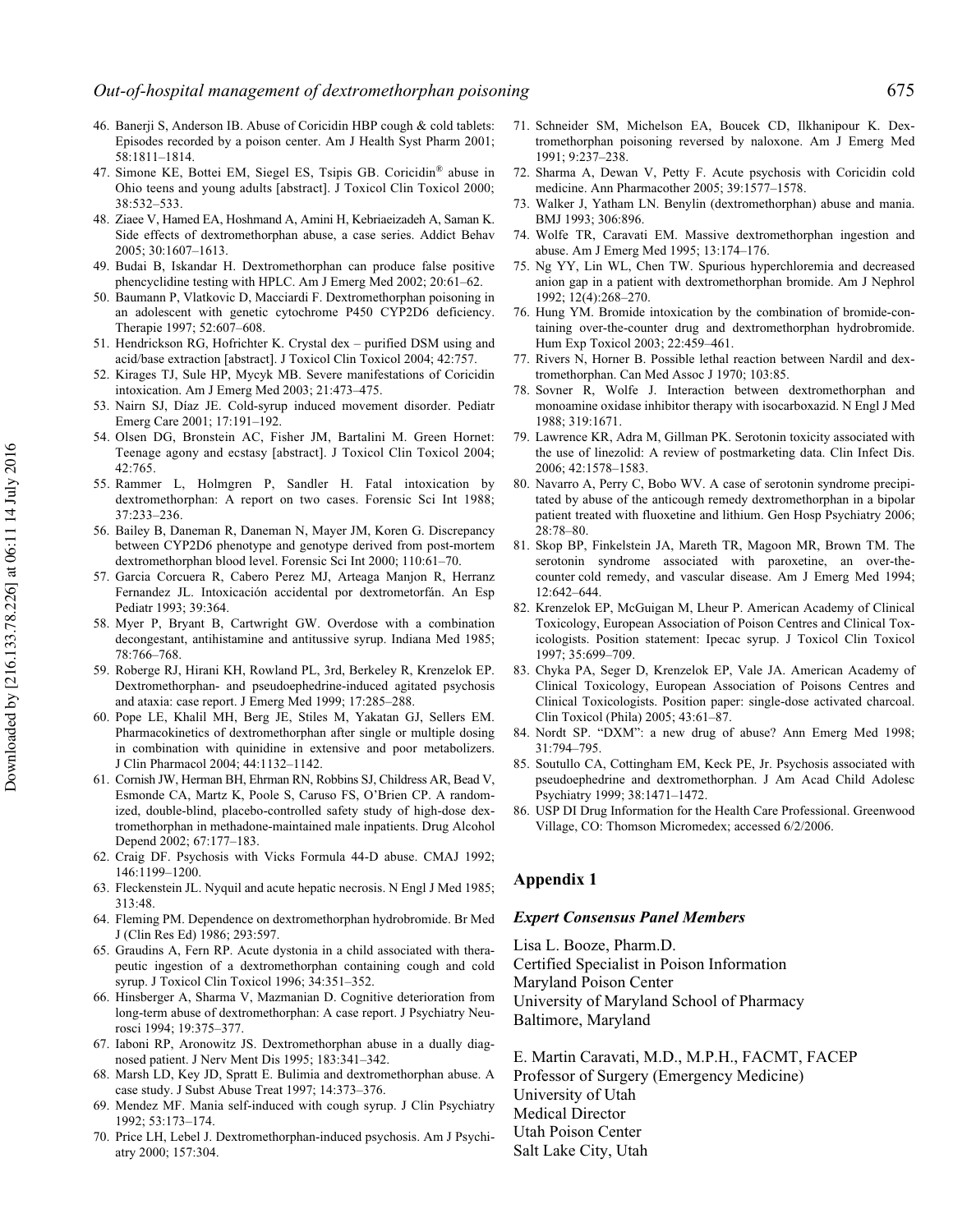Gwenn Christianson, R.N., M.S.N. Certified Specialist in Poison Information Indiana Poison Center Indianapolis, Indiana

San Diego Division San Diego, California

# **Appendix 2**

# *Grades of recommendation and levels of evidenc*

| mulanapons, mulana<br>Peter A. Chyka, Pharm.D., DABAT, FAACT                                                                               | Grade of<br>recommendation | Level of<br>evidence | Description of study design                                                                                     |
|--------------------------------------------------------------------------------------------------------------------------------------------|----------------------------|----------------------|-----------------------------------------------------------------------------------------------------------------|
| Professor, Department of Clinical Pharmacy                                                                                                 | $\overline{A}$             | 1a                   | Systematic review (with                                                                                         |
| College of Pharmacy<br>University of Tennessee Health Science Center                                                                       |                            |                      | homogeneity) of randomized<br>clinical trials                                                                   |
| Knoxville, Tennessee                                                                                                                       |                            | 1 <sub>b</sub>       | Individual randomized clinical trials<br>(with narrow confidence interval)                                      |
| Daniel J. Cobaugh, Pharm.D., FAACT, DABAT<br>Director of Research                                                                          |                            | 1c                   | All or none (all patients died before the<br>drug became available, but some<br>now survive on it; or when some |
| <b>ASHP Research and Education Foundation</b><br>Bethesda, Maryland                                                                        |                            |                      | patients died before the drug became<br>available, but none now die on it.)                                     |
| Former Associate Director, American Association of Poison<br>Control Centers                                                               | $\mathbf{B}$               | 2a                   | Systematic review (with<br>homogeneity) of cohort studies                                                       |
| Daniel C. Keyes, M.D., M.P.H.                                                                                                              |                            | 2 <sub>b</sub>       | Individual cohort study (including low<br>quality randomized clinical trial)                                    |
| <b>Medical Director</b>                                                                                                                    |                            | 2c                   | "Outcomes" research                                                                                             |
| Pine Bluff Chemical Demilitarization Facility<br>Associate Professor, Southwestern Toxicology Training Program                             |                            | 3a                   | Systemic review (with homogeneity)<br>of case-control studies                                                   |
| Dallas, Texas                                                                                                                              |                            | 3 <sub>b</sub>       | Individual case-control study                                                                                   |
| Anthony S. Manoguerra, Pharm.D., DABAT, FAACT                                                                                              | $\mathcal{C}$              | $\overline{4}$       | Case series, single case reports (and<br>poor quality cohort and case                                           |
| Professor of Clinical Pharmacy and Associate Dean                                                                                          |                            |                      | control studies)                                                                                                |
| School of Pharmacy and Pharmaceutical Sciences<br>University of California San Diego<br>Former Director, California Poison Control System, | D                          | 5                    | Expert opinion without explicit<br>critical appraisal or based on<br>physiology or bench research               |
| San Diego Division                                                                                                                         | Ζ                          | 6                    | Abstracts                                                                                                       |

Lewis S. Nelson, M.D., FACEP, FACMT, FAACT Associate Professor of Emergency Medicine New York University School of Medicine Associate Medical Director New York City Poison Control Center New York, New York

Elizabeth J. Scharman, Pharm.D., DABAT, BCPS, FAACT Director, West Virginia Poison Center Professor, West Virginia University School of Pharmacy Department of Clinical Pharmacy Charleston, West Virginia

Paul M. Wax, M.D., FACMT Attending Toxicologist University of Texas Southwestern Medical Center Dallas, Texas

Alan D. Woolf, M.D., M.P.H., FACMT Director, Program in Environmental Medicine Children's Hospital, Boston Associate Professor of Pediatrics Harvard Medical School Boston, Massachusetts

# **Appendix 3**

# *Secondary Review Panel Organizations*

Ambulatory Pediatric Association American Academy of Breastfeeding Medicine American Academy of Emergency Medicine American Academy of Pediatrics American Association for Health Education American College of Clinical Pharmacy American College of Emergency Physicians American College of Occupational and Environmental Medicine American Pharmacists Association American Public Health Association American Society of Health-System Pharmacists Association of Maternal and Child Health Programs Association of Occupational and Environmental Clinics Association of State and Territorial Health Officials Canadian Association of Poison Control Centres Centers for Disease Control and Prevention – National Center for Injury Prevention and Control Consumer Federation of America Consumer Product Safety Commission Department of Transportation Emergency Medical Services for Children